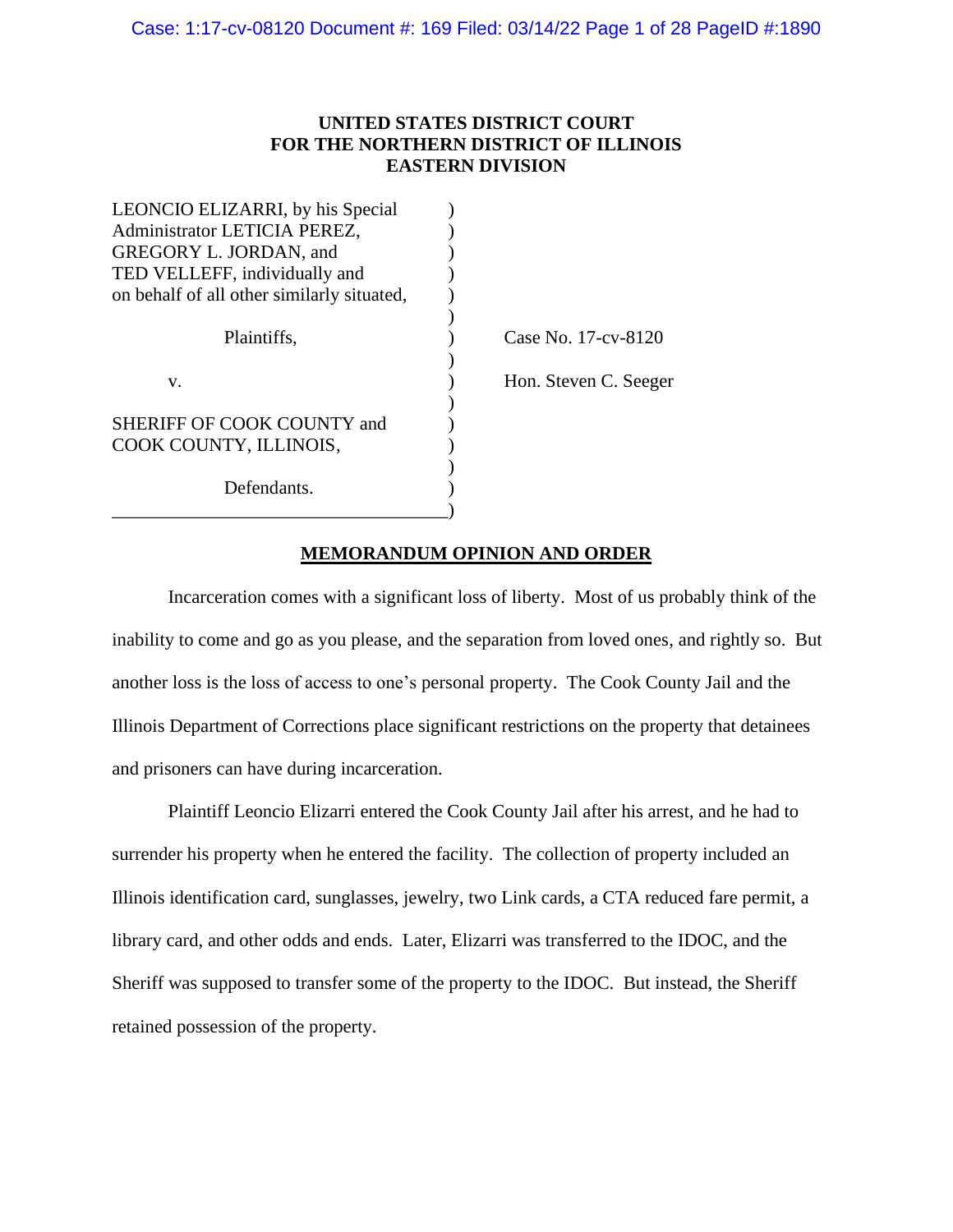#### Case: 1:17-cv-08120 Document #: 169 Filed: 03/14/22 Page 2 of 28 PageID #:1891

In 2017, Elizarri brought this putative class action lawsuit about the property that he and other detainees had to surrender at the Cook County Jail. He claimed that the Sheriff wrongfully retained custody of his property in violation of the Fourteenth Amendment by failing to send it to the IDOC. He later amended his complaint a few times, adding named plaintiffs and adding a Fifth Amendment claim about his clothing.

After years of discovery, Elizarri filed a motion for class certification. The motion focuses on one particular type of personal property: government-issued identification cards. Elizarri and the other named Plaintiffs request certification of a class of all detainees who entered the Cook County Jail with ID cards, and entered the IDOC after November 2015 without them.

To support his motion, Elizarri proffered declarations from 42 former detainees of the Cook County Jail. But the declarations do not lay the foundation for class certification, for a simple reason: 40 of the 42 declarants are not members of the proposed class.

There is almost nothing in the record about how many detainees entered the Jail with IDs, but later exited the Jail and entered the IDOC without them during the class period. Class certification requires a showing of numerosity – that is, that the proposed class is so numerous that joinder would be impracticable. Despite extensive discovery, Plaintiffs have not carried their burden. The motion for class certification is denied.

#### **Background**

When a detainee enters the Cook County Jail, he surrenders his clothing and personal property to the Sheriff for storage and safe-keeping. *See* Pls.' Mem., at 2 (Dckt. No. 150). From that point, where the property goes depends on what happens to the detainee.

If the jail discharges the detainee, the Sheriff returns his property. *Id.* But if the jail transfers the detainee to the IDOC, the Sheriff follows a different procedure. *Id.* Basically,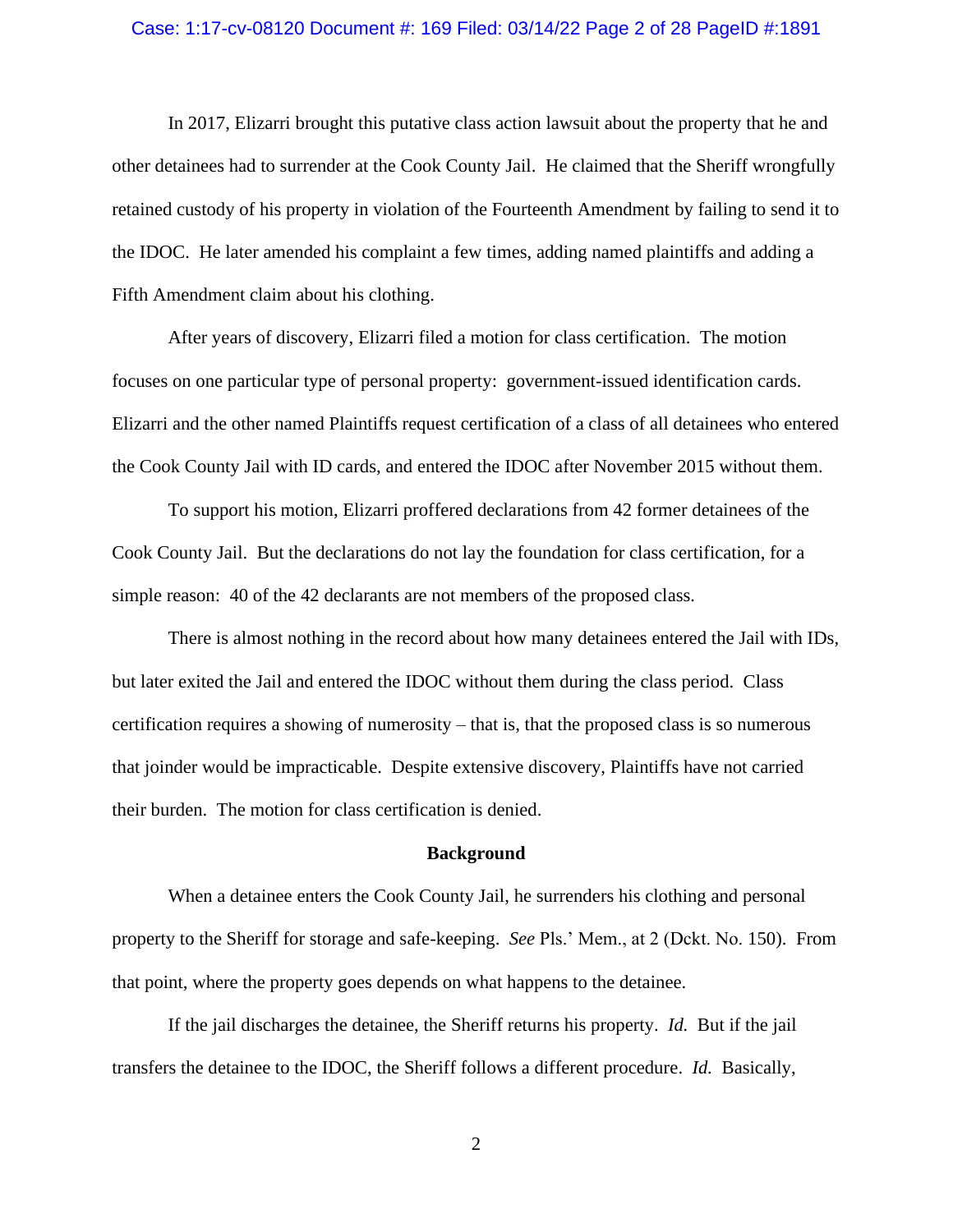#### Case: 1:17-cv-08120 Document #: 169 Filed: 03/14/22 Page 3 of 28 PageID #:1892

under Illinois law, it all depends on what type of property the IDOC will accept. *Id.* at 3; *see also* Defs.' Resp. to Pls.' Mtn. for Class Certification, at 4–5 (Dckt. No. 153).

When the detainee is transferred to the IDOC, a county jail must send his property to the IDOC if it is a type of property that the IDOC will accept. Otherwise, the jail must handle the property some other way. An Illinois statute proscribes how to handle the property. "Personal property allowed by the receiving facility shall be transferred with the detainee. Items not transferred shall be disposed of by the transferring facility in accordance with its procedures, for example, having a relative pick up items, mailing items to a person designated by the detainee, etc." *See* Ill. Admin. Code tit. 20 § 710.60(d)(4).

In other words, the fate of the property depends on what the IDOC allows. If the property is the type of property allowed by the IDOC, then the Cook County Jail must send it to the IDOC with the detainee. But if the property is disallowed by the IDOC, then the Sheriff must do something else with the property.

Illinois law also requires the IDOC to give County Sheriffs a list of approved property. *See* Ill. Admin. Code tit. 20 § 535.80(a). The IDOC allows inmates to have "identification cards, legal mail, personal mail, one religious book such as a Bible or Koran, eyeglasses and a wedding band (no stones)." *See* 6/7/2005 IDOC Letter to Sheriffs (Dckt. No. 150-2, at 2 of 2); *see also*  Engleson Dep., at  $11:11 - 12:19$  (Dckt. No. 150-6) (confirming that the 2005 list of allowed property – including identification cards – was still in effect in 2013).<sup>1</sup>

<sup>&</sup>lt;sup>1</sup> Defendants argue that "there is no evidence that Illinois law requires the Cook County Jail to ensure that a detainee's state or local identification cards . . . accompany the detainee to IDOC." *See* Defs.' Resp. to Pls.' Mtn. for Class Certification, at 5 (Dckt. No. 153). They argue that IDOC Superintendent Tracy Engleson's 2013 testimony is "stale" and irrelevant to what the IDOC *currently* accepts. *Id.* Defendants say that Plaintiffs' evidence is old. But Defendants don't dispute Plaintiffs' 2005 IDOC letter or Engleson's 2013 testimony. Nor do they produce an updated list of approved items. Old evidence can still be good evidence. And Defendants have done nothing to refute Plaintiffs' evidence.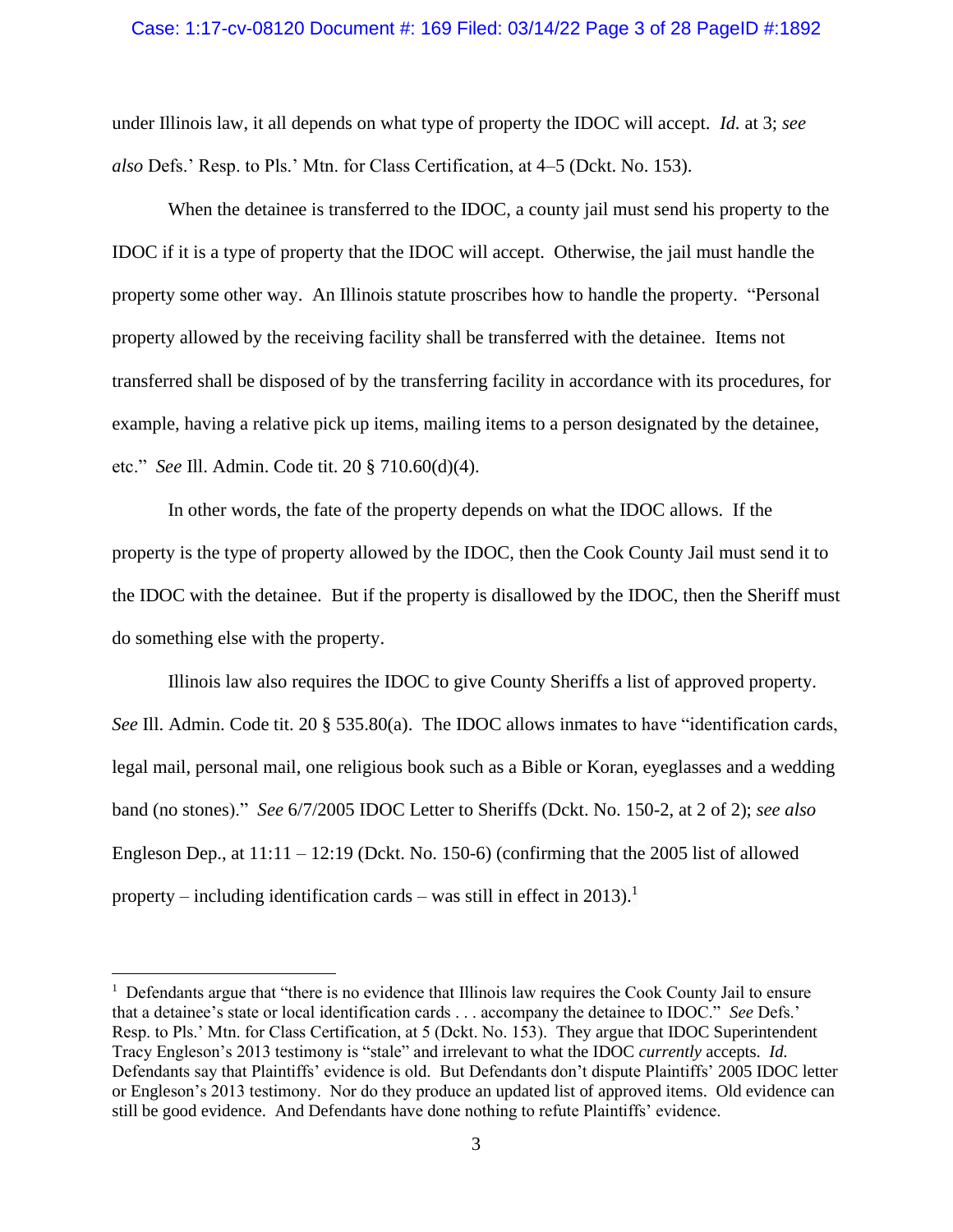#### Case: 1:17-cv-08120 Document #: 169 Filed: 03/14/22 Page 4 of 28 PageID #:1893

Notice the first type of property in that list – identification cards. The IDOC allows inmates to bring ID cards with them.

At the outset, one might wonder why an inmate would need a government identification card while in prison. A driver's license, for example, wouldn't do an inmate much good. Most people don't feel sentimental about their driver's license (unlike a wedding band, or personal mail), and for most people, an ID card has no religious significance (unlike the Bible or the Koran). From a practical standpoint, it's hard to see how an inmate would suffer much harm if he didn't have his ID card.

But putting all of that aside, the key point is that an inmate in the IDOC is allowed to have an ID card. An inmate may not *need* it, but an inmate can still *have* it. So, if the Cook County Jail does not send an inmate's ID card to the IDOC, then the inmate does not have a piece of property that he is otherwise allowed to have. As a technical matter, it's a deprivation of property.

And perhaps more importantly, a prisoner might not need an identification card while in prison, from a practical standpoint. But prison terms come to an end, and when inmates get out, they face the daunting task of reintegrating into society and rebuilding their lives. Finding a job is part of that process. Would-be employees need to prove who they are to find work. And a driver's license would help get them there.

In 2017, Plaintiff Leoncio Elizarri filed this putative class action against the Sheriff of Cook County and against Cook County itself. *See* Cplt. (Dckt. No. 1). Taking a step back, this case wasn't the first time that Elizarri filed suit against the Sheriff and Cook County about his property. In 2007, he filed a class action lawsuit about the Sheriff's failure to prevent the theft or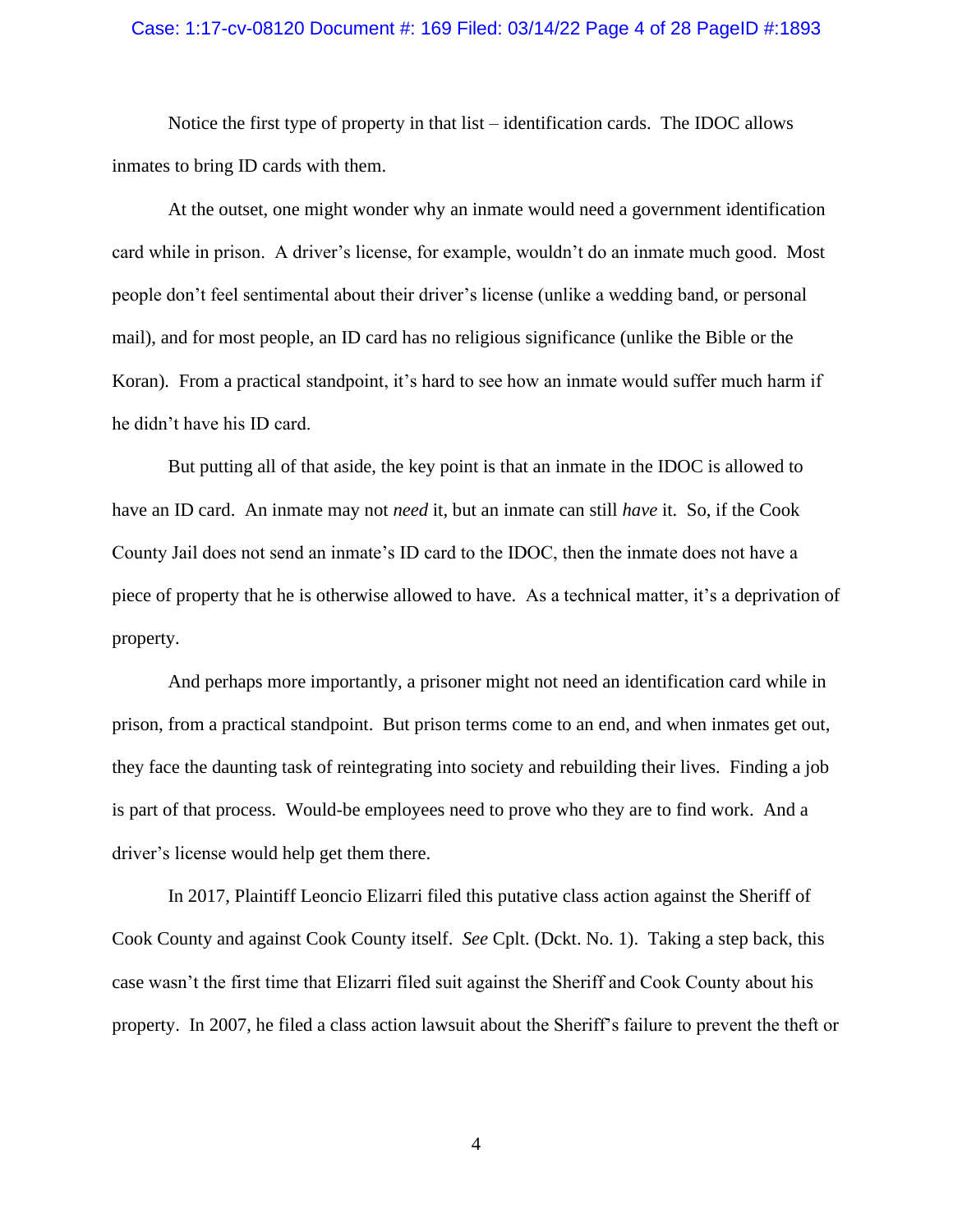#### Case: 1:17-cv-08120 Document #: 169 Filed: 03/14/22 Page 5 of 28 PageID #:1894

loss of detainees' belongings. *See Elizarri v. Sheriff of Cook Cnty.*, 901 F.3d 787 (7th Cir. 2018) (affirming a jury verdict in defendants' favor).

While that appeal was pending, Elizarri filed this second suit, meaning the case currently before this Court. He made another challenge about his property, but he offered a new theory. And since filing his original complaint in the case at hand, Elizarri has changed his claims a few times, too.

The case at hand is about the Sheriff's failure to send property to the IDOC. Elizarri claimed that the Sheriff had failed to send "compliant property" – meaning property that the IDOC would accept – to the IDOC when Elizarri left the Jail and entered IDOC custody. *See* Cplt., at ¶ 26 (Dckt. No. 1). When he was arrested, Elizarri had \$22.50, a driver's license, a Social Security card, a cell phone, and a few other belongings. *Id.* at ¶ 22.

Instead of sending the property to the IDOC, the Sheriff "continu[ed] to hold plaintiff's personal property" in violation of the Fourth and Fourteenth Amendments.<sup>2</sup> *Id.* at  $\P$  27–28. Elizarri sought an injunction "requiring the Sheriff to return all property belonging to former detainees at the Jail and to make appropriate restitution for property that has been lost, misplaced, or stolen." *Id.* at 7.

Elizarri later filed an amended complaint that added Gregory Jordan as a named plaintiff. *See* First Am. Cplt. (Dckt. No. 42). When Jordan was arrested, his personal property included keys, a state identification card, a Social Security card, a wallet, and a belt. *Id.* at ¶ 30.

About a year later, the case was reassigned from Judge Durkin to this Court. At the initial status hearing (during the so-called cattle call for each of the 342 reassigned cases), defense counsel made a significant revelation. *See* 11/8/2019 Tr., at 17–23 (Dckt. No. 89).

 $2$  The operative complaint is the Second Amended Complaint. Plaintiffs no longer invoke the Fourth Amendment. *See* Second Am. Cplt. (Dckt. No. 140).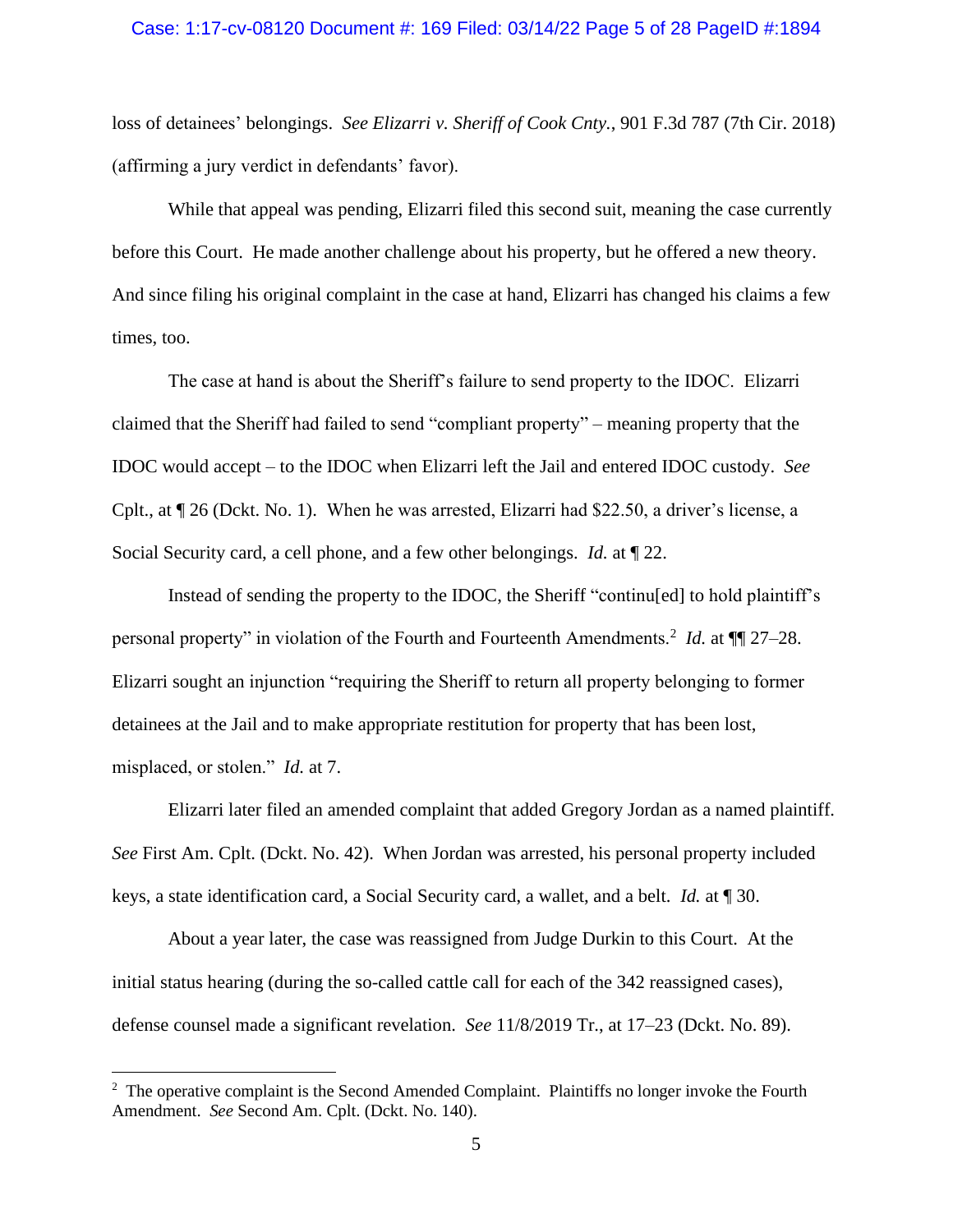#### Case: 1:17-cv-08120 Document #: 169 Filed: 03/14/22 Page 6 of 28 PageID #:1895

Defense counsel reported that Defendants had located the property of the two named Plaintiffs. In fact, defense counsel sent a letter to Plaintiffs' counsel in August *2018* – more than a year earlier – about the discovery of the property. *See* 11/14/2019 Letter (Dckt. No. 88) (attaching letters to counsel dated August 17, 2018 and September 23, 2019); *see also* Initial Status Report for Reassigned Case, at 2 (Dckt. No. 79) ("The Sheriff has notified the Plaintiffs that specific items of their property have been located.").

But nothing had been done.

Defendants were ready to return the property to Plaintiffs, and Plaintiffs were ready to receive it from Defendants. *See* 11/8/2019 Order (Dckt. No. 85) ("Defendants do not object to returning the Plaintiffs' property, and Plaintiffs do not object to the return of their property. Everyone agreed at the hearing that the property should be returned."). Plaintiffs wanted their property, and Defendants wanted to give it back.

Peace, seemingly, was breaking out. This Court did not see a need for an injunction to compel Defendants to do something that they were willing to do voluntarily. So, this Court directed the parties to come back to the courthouse at a later time, and complete the property exchange. *Id.* The parties agreed to the property exchange, without objection:

| The Court:       | But to the best of your knowledge, do the<br>defendants still have the plaintiffs' personal<br>property? |
|------------------|----------------------------------------------------------------------------------------------------------|
| Defense Counsel: | Yes.                                                                                                     |
| The Court:       | Do you know where it is? I mean, your clients, do<br>they know where it is and can they get it?          |
| Defense Counsel: | I believe they can, Judge.                                                                               |

\* \* \*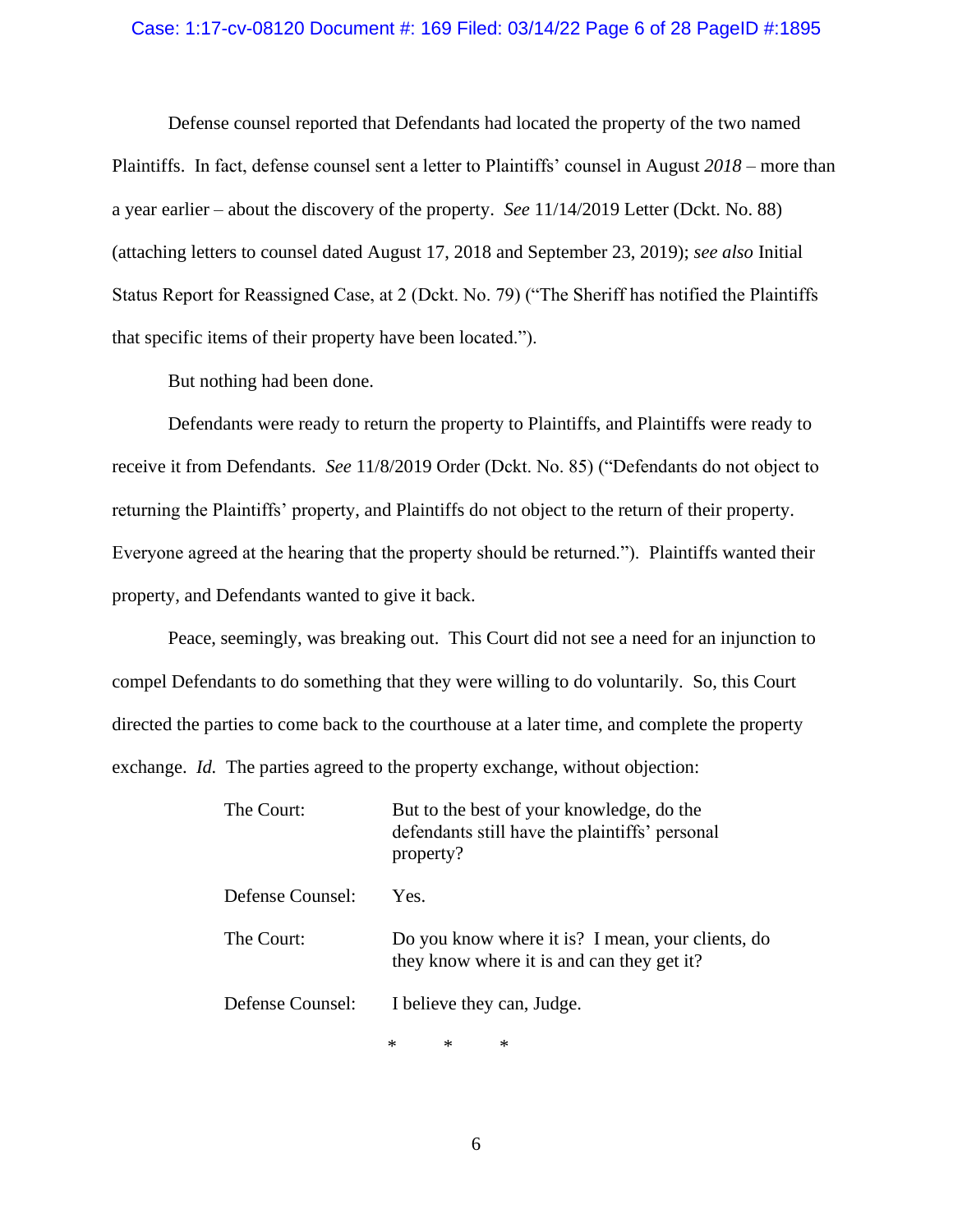### Case: 1:17-cv-08120 Document #: 169 Filed: 03/14/22 Page 7 of 28 PageID #:1896

| The Court:           | Have the plaintiffs made any attempt to retrieve<br>their property?                                                                                                                                                               |
|----------------------|-----------------------------------------------------------------------------------------------------------------------------------------------------------------------------------------------------------------------------------|
| Plaintiffs' Counsel: | No. Well, I mean, not after filing the lawsuit.                                                                                                                                                                                   |
| The Court:           | In $-$ since 2017, have the plaintiffs made any<br>attempt to retrieve their property?                                                                                                                                            |
| Plaintiffs' Counsel: | N <sub>0</sub>                                                                                                                                                                                                                    |
|                      | $\ast$<br>$*$<br>$\ast$                                                                                                                                                                                                           |
| The Court:           | I'll be real direct with you. When I read this report,<br>I thought to myself, should I just order the<br>defendants to bring the property to my courtroom<br>and we'll just do a little handoff. Would anyone<br>object to that? |
| Defense Counsel:     | No.                                                                                                                                                                                                                               |
| Defense Counsel:     | We have no objection.                                                                                                                                                                                                             |
| Plaintiffs' Counsel: | We would not object.                                                                                                                                                                                                              |
|                      | $\ast$<br>$\ast$<br>$\ast$                                                                                                                                                                                                        |
| The Court:           | But it seems to me, candidly, like it's a waste of<br>time and money and resources to continue to do the<br>lawsuit, especially the expense of discovery, when<br>peace seems to be on the verge of breaking out.                 |

*See* 11/8/19 Tr., at 18:19-24, 21:20 – 22:1, 22:11-18, 24:15-18 (Dckt. No. 89).

That property exchange took place outside the courtroom on December 6, 2019. *See* 

12/6/2019 Order (Dckt. No. 96). The parties filed a stipulation to memorialize the return of the

property. *See* Letter (Dckt. No. 95); Stipulation (Dckt. No. 97).

For Elizarri, the returned property included an Illinois identification card,<sup>3</sup> a Chicago

library card, sunglasses and cases, two Links cards, jewelry, and a few other items. *See* 

<sup>3</sup> The Court understands the Illinois identification card to be a driver's license. *See* 8/17/18 Letter (Dckt. No. 150-7).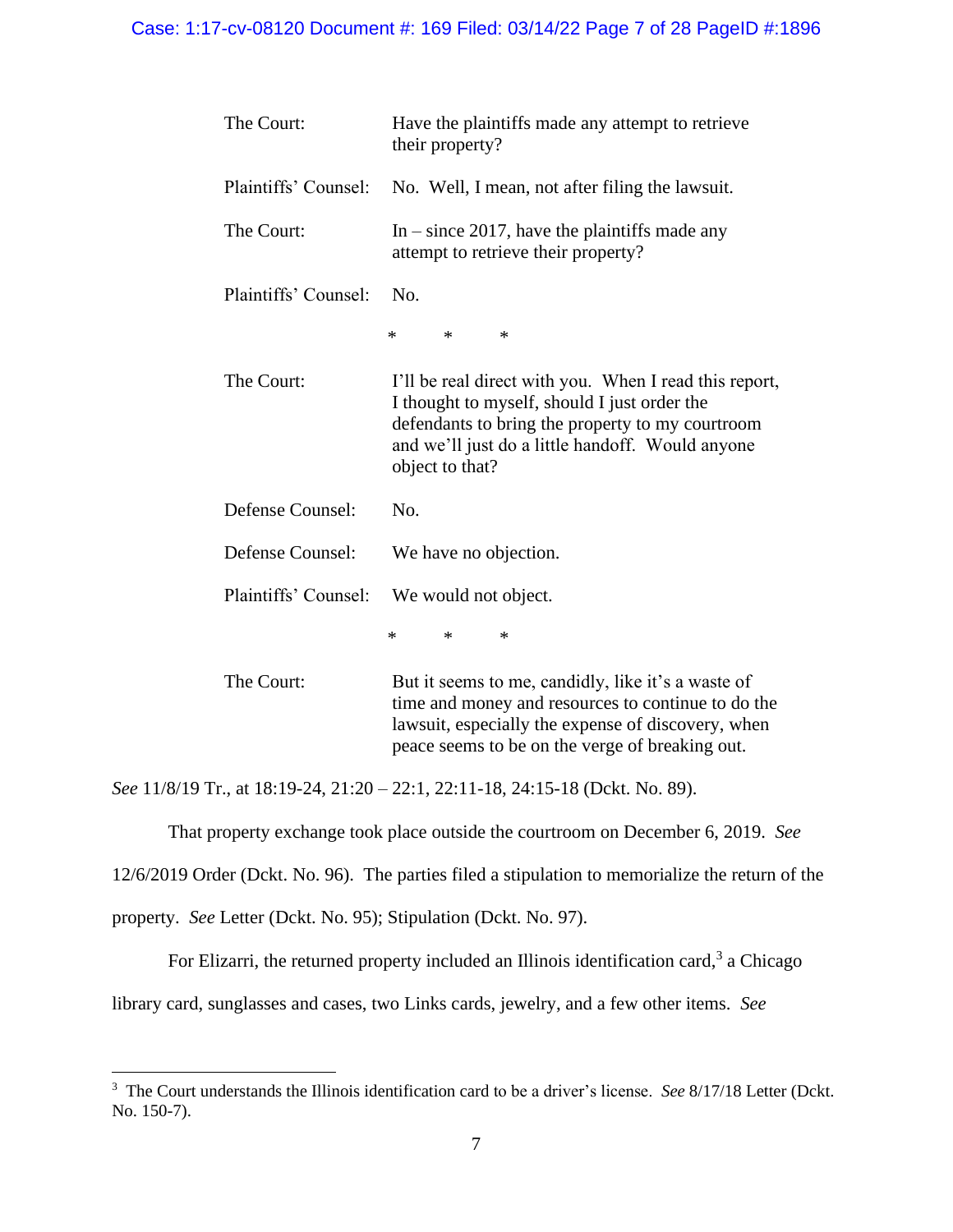12/6/2019 Letter (Dckt. No. 95). For Jordan, the returned property included a wallet, business cards, CTA fare cards, a Social Security card attachment, a Social Security letter, part of a dollar bill, and so on. *Id.* 

Defendants later found another bag containing Jordan's property, and a second property exchange took place. *See* 1/17/2020 Status Report (Dckt. No. 100); 1/22/2020 Order (Dckt. No. 102); 4/27/2020 Order (Dckt. No. 114); 7/26/2020 Status Report (Dckt. No. 121); 10/22/2020 Order (Dckt. No. 126); 10/28/2020 Status Report (Dckt. No. 127); 10/30/2020 Order (Dckt. No. 128). The returned property included a "copy" of an Illinois identification card. *See* 7/26/2020 Status Report.

At that point, the return of the property was complete. Elizarri and Jordan agreed that they received all of their property. Simply put, "Defendants have returned all the property belonging to the named plaintiffs." *See* 10/28/2020 Status Report (Dckt. No. 127).

The return of the property called into question whether Elizarri and Jordan could serve as adequate class representatives. *See* 11/16/2020 Order (Dckt. No. 129). Elizarri and Jordan can't represent a class of people seeking the return of their property if Elizarri and Jordan aren't seeking the return of their property. But the answer could be different to the extent that they seek compensation (if any) for the deprivation of their property in the past. It may depend on whether the class is seeking prospective or retrospective relief.

Plaintiffs then requested and received leave to amend the complaint yet again, adding Ted Velleff as a class representative. *See* Mtn. to Amend Cplt. (Dckt. No. 132); 4/19/2021 Order (Dckt. No. 136); Second Am. Cplt. (Dckt. No. 140). Plaintiffs expressly did so in light of the concern about whether Elizarri and Jordan could continue to serve as class representatives, given the return of their property. *See* Mtn. to Amend Cplt., at 2 ("The proposed amended complaint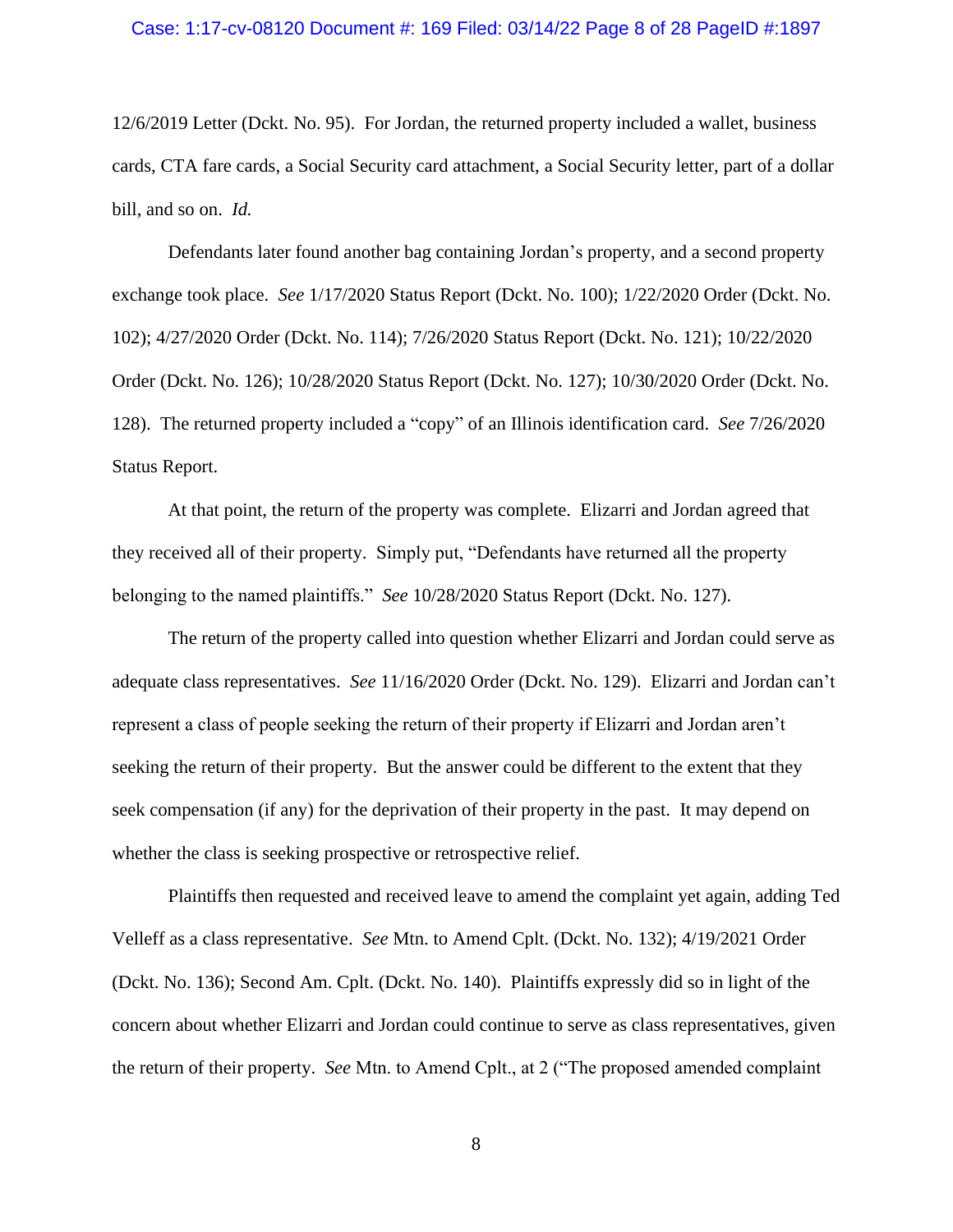#### Case: 1:17-cv-08120 Document #: 169 Filed: 03/14/22 Page 9 of 28 PageID #:1898

therefore adds Ted Velleff, a former detainee at the Jail, as a plaintiff to ensure that the putative class will be adequately represented.").

When Velleff was arrested, he had a state identification card, a belt, white shoelaces, and a few documents in his possession. *See* Second Am. Cplt., at 29 (Dckt. No. 140); 7/14/2021 Status Report (Dckt. No. 148).

The Second Amended Complaint includes three claims about Defendants' handling of detainees' clothing and government identification. Before, Plaintiffs only brought claims about compliant property (like ID cards). But the Second Amended Complaint added claims about detainee clothing, which is non-compliant property for the IDOC (meaning that they weren't allowed to have it). *See* Second Am. Cplt., at ¶ 16 (Dckt. No. 140) (confirming that clothing is compliant property for the Cook County Jail, but is non-compliant property for the IDOC).

First, Plaintiffs allege that Defendants took detainees' clothing and gave it away in violation of the Takings Clause of the Fifth Amendment. *Id.* at  $\P$  17–22. The Fifth Amendment claim is about clothes, as revealed by the text and the heading: "THE TAKINGS CLAIM: DETAINEE CLOTHING." *Id.* at 4.

Second, they claim that Defendants destroyed "stored detainee property" – including identification cards and other items – without notice in violation of the Fourteenth Amendment. *Id.* at  $\P$  23–39. Plaintiffs alleged that the Sheriff stopped destroying IDOC non-complaint property in 2008, but resumed that practice in 2018. *Id.* at ¶¶ 24, 36. That claim didn't fit well with two (if not three) of the named Plaintiffs. The Sheriff "returned the Elizarri property during the pendency of this ligation," and "located and returned two of the bags inventoried from plaintiff Jordan." *Id.* at ¶¶ 30, 31.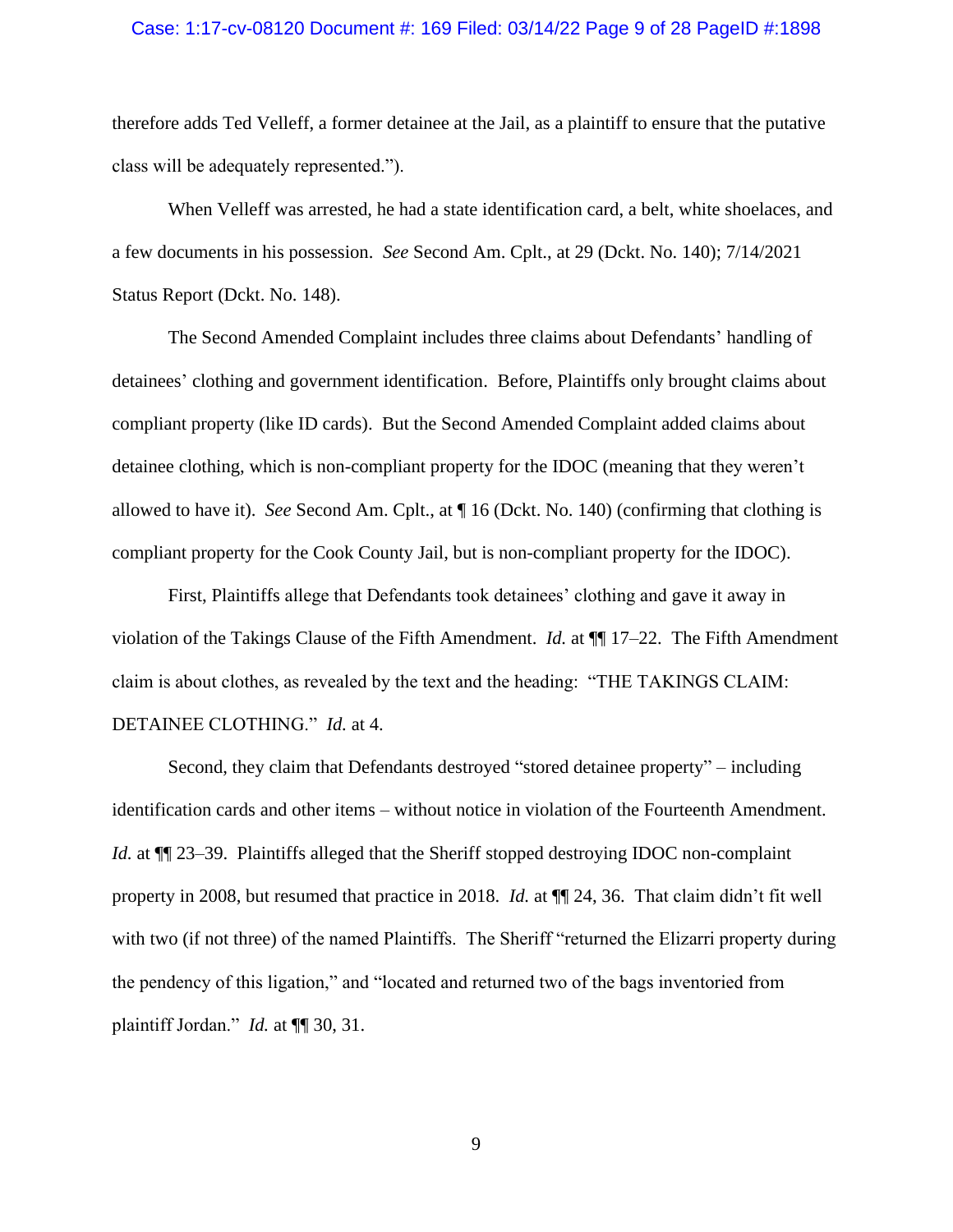# Case: 1:17-cv-08120 Document #: 169 Filed: 03/14/22 Page 10 of 28 PageID #:1899

Third, Plaintiffs allege that Defendants failed to give notice to detainees that their property was available for pickup, in violation of the Due Process Clause of the Fourteenth Amendment. *Id.* at ¶¶ 40–43.

Plaintiffs later moved for class certification. *See* Pls.' Mtn. for Class Certification (Dckt. No. 146). Plaintiffs originally sought to certify a "clothing" subclass and a "government identification" subclass. *See* Pls.' Mtn. for Class Certification, at 1 (Dckt. No. 146). But in their briefs, Plaintiffs narrowed the motion, withdrawing the motion for class certification for the clothing subclass. *See* Pls.' Mem., at 1–2 (Dckt. No. 150); Pls.' Reply, at 1 (Dckt. No. 155).

After that whittling, Plaintiffs now ask the Court to certify a class of "[a]ll persons who left the Cook County Jail to serve a sentence in the Illinois Department of Corrections on and after November 9, 2015 and whose government issued identification remained in the custody of the Sheriff of Cook County." *See* Pls.' Reply, at 8 (Dckt. No. 155); *see also* Pls.' Mtn. for Class Certification, at 1 (Dckt. No. 146).

Meanwhile, Defendants located property belonging to Velleff (from his detention in 2013), and returned those items on June 16, 2021. *See* 7/14/2021 Status Report (Dckt. No. 148); 7/27/2021 Order (Dckt. No. 151). For Velleff, the returned property included an Illinois identification card, a belt, shoelaces, and some documents. *See* 7/14/2021 Status Report.

Velleff questioned whether the Jail also has more property, from his detention in 2009, and again in 2010, and again in 2016. *See* 8/6/2021 Status Report (Dckt. No. 152). But Defendants could not locate any such property. *Id.* at 2.

Velleff doesn't know if Defendants have returned all of his property. Velleff is "unable to form at the present time a belief, consistent with Rule 11 . . . about whether the Sheriff continues to possess the property listed in the preceding paragraph." *Id.* at 2.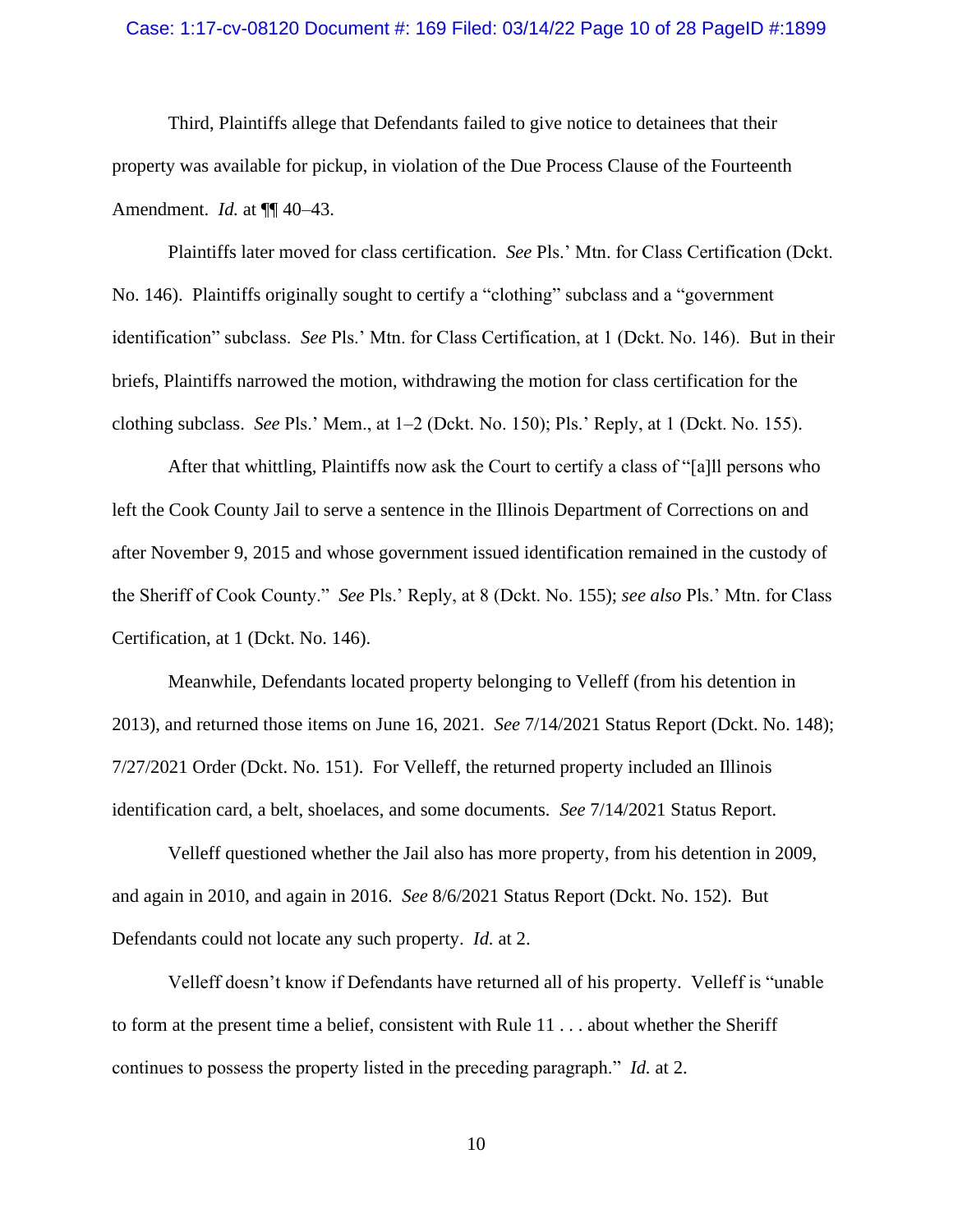In sum, the proposed subclass covers detainees who entered the Cook County Jail with a government ID, but left the Jail without it. Two of the three named Plaintiffs (Elizarri and Jordan) have received all of their property from the Defendants, including their IDs. The third named Plaintiff (Velleff) isn't sure, but he can't say consistent with Rule 11 whether Defendants still have any of his property.

### **Legal Standard**

"[A] proposed class under Rule 23(b) must meet the requirements of Rule  $23(a)$  – numerosity, typicality, commonality, and adequacy of representation – and one of the alternatives listed in Rule 23(b)." *Howard v. Cook Cnty. Sheriff's Off.*, 989 F.3d 587, 597 (7th Cir. 2021) (citing *Messner v. Northshore Univ. HealthSystem*, 669 F.3d 802, 811 (7th Cir. 2012)). When a plaintiff seeks certification for a damages class under Rule 23(b)(3), a court must find that common questions of law or fact "predominate" over individual questions, and that a class action is "superior" to other methods of adjudicating the case. *Id.*; *McFields v. Dart*, 982 F.3d 511, 515 (7th Cir. 2020). The class must also meet Rule 23's "implicit requirement of 'ascertainability,'" meaning that the class is "defined clearly and based on objective criteria." *Mullins v. Direct Dig., LLC*, 795 F.3d 654, 659 (7th Cir. 2015).

The plaintiffs bear the burden of proving that their proposed class satisfies Rule 23 by a preponderance of the evidence. *See Howard*, 989 F.3d at 597. "Failure to meet any of the Rule's requirements precludes class certification." *Arreola v. Godinez*, 546 F.3d 788, 794 (7th Cir. 2008).

"Rule 23 is more than 'a mere pleading standard.'" *Howard*, 989 F.3d at 597 (quoting *Wal-Mart*, 564 U.S. at 350). A Court does not take the plaintiff's allegations at face value when evaluating the Rule 23 factors. *Id.* The court "must go beyond the pleadings and, to the extent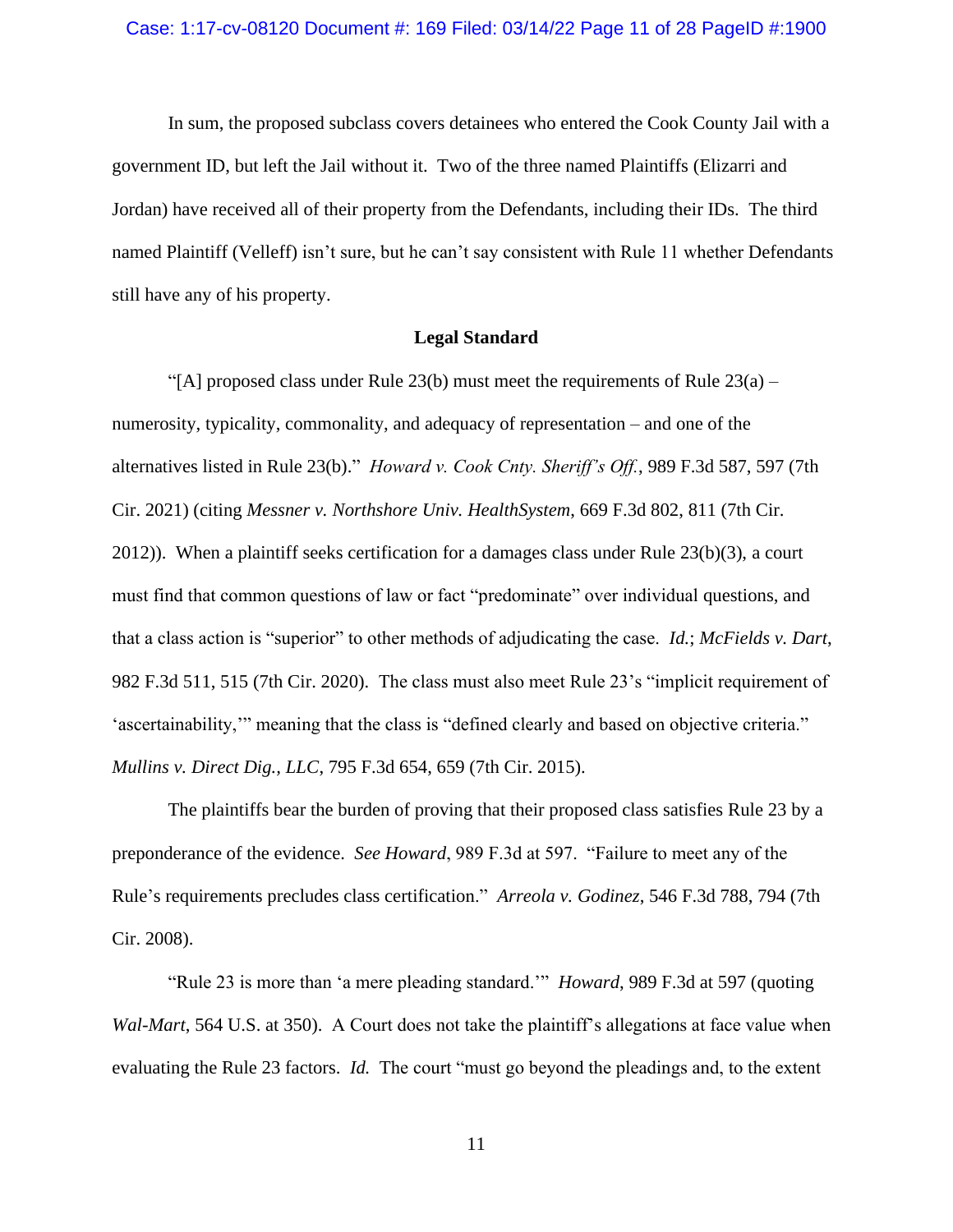#### Case: 1:17-cv-08120 Document #: 169 Filed: 03/14/22 Page 12 of 28 PageID #:1901

necessary, take evidence on disputed issues that are material to certification." *Beaton v. SpeedyPC Software*, 907 F.3d 1018, 1025 (7th Cir. 2018); *see also Szabo v. Bridgeport Machs., Inc.*, 249 F.3d 672, 675 (7th Cir. 2001).

A court's analysis will "entail some overlap with the merits of the plaintiff's underlying claim. That cannot be helped." *Wal-Mart*, 564 U.S. at 351. But "[t]he merits themselves are 'not on the table' at this early stage." *Howard*, 989 F.3d at 597 (quoting *Beaton*, 907 F.3d at 1025). Courts cannot "engage in free-ranging merits inquiries at the certification stage." *Amgen Inc. v. Conn. Ret. Plans & Tr. Funds*, 568 U.S. 455, 466 (2013).

### **Discussion**

# **I. Defining the Claims of the Government Identification Subclass**

Before diving in, the Court needs to pin down what claims, exactly, are covered by the motion for class certification. A "threshold inquiry" in any section 1983 suit is determining which "'specific constitutional right' [is] at issue." *Manuel v. City of Joliet*, 137 S. Ct. 911, 920 (2017) (quoting *Albright v. Oliver*, 510 U.S. 266, 271 (1994)).

Identifying the constitutional right at issue is no less important at the class certification stage. "'Analysis of predominance under Rule  $23(b)(3)$ ,' and thus of commonality under Rule 23(a)(2), 'begins . . . with the elements of the underlying cause of action.'" *Boundas v. Abercrombie & Fitch Stores, Inc.*, 280 F.R.D. 408, 413 (N.D. Ill. 2012) (quoting *Messner*, 669 F.3d at 815). Before certifying a class, a district court needs to know what the class claims would be.

Plaintiffs originally moved to certify two subclasses, including a clothing subclass and a government identification subclass. *See* Pls.' Mem., at 1 (Dckt. No. 150); *see also* Pls.' Mtn. for Class Certification, at 1 (Dckt. No. 146). But Plaintiffs later dropped the demand to certify the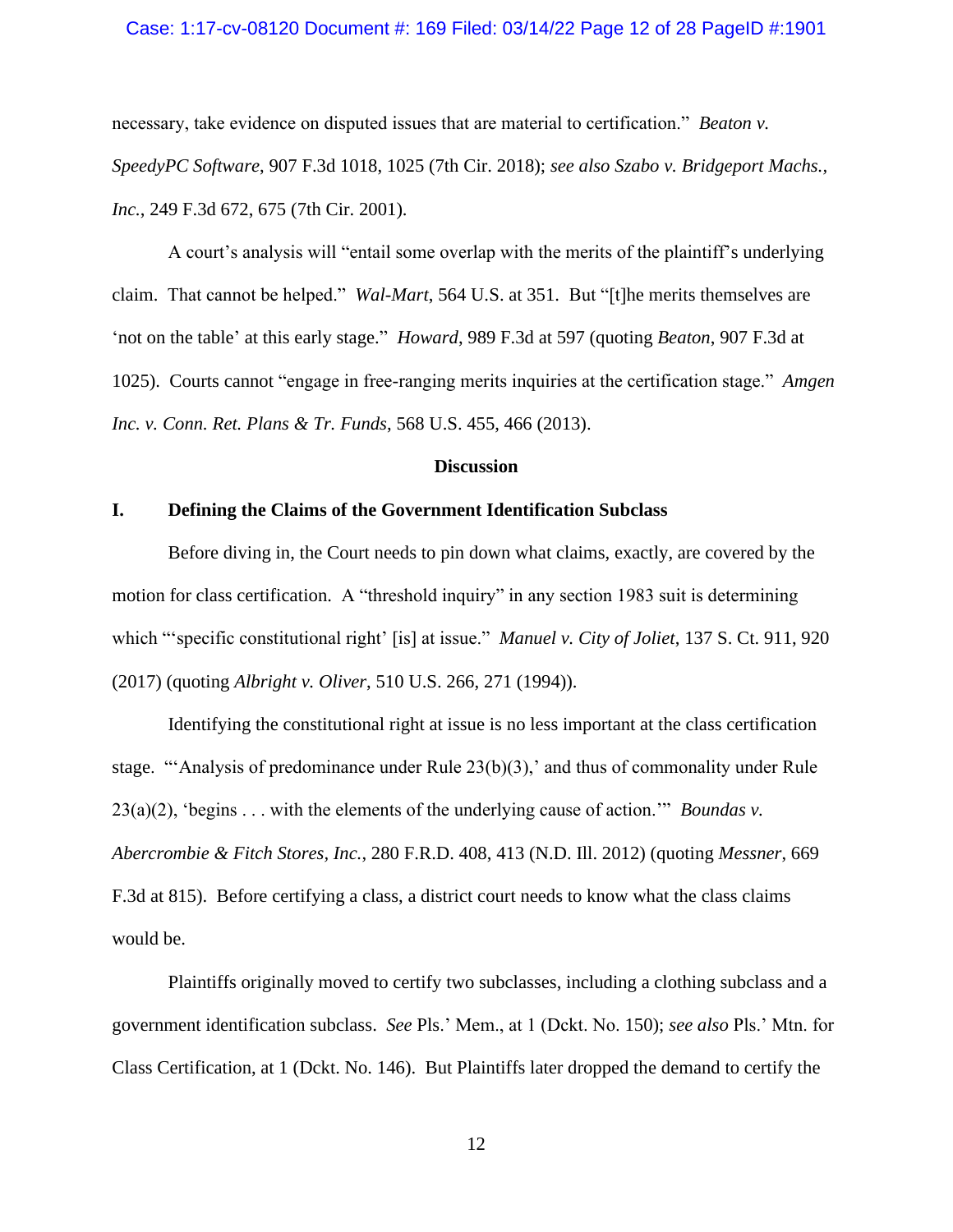#### Case: 1:17-cv-08120 Document #: 169 Filed: 03/14/22 Page 13 of 28 PageID #:1902

clothing subclass after the Seventh Circuit's decision in *Conyers v. City of Chicago*, 10 F.4th 704 (7th Cir. 2021). *See* Pls.' Reply, at 8 (Dckt. No. 155). All that remains is the government identification subclass. *Id.* 

Plaintiffs waffled on the constitutional right at issue for the government identification subclass. Out of the gate, in their motion for class certification, Plaintiffs described the class as a "Fourteenth Amendment Damages Subclass." *See* Pls.' Mtn. for Class Certification, at 1 (Dckt. No. 146). That position was consistent with the complaint, which alleged that Defendants had retained and destroyed property – including "various forms of identification, such as a driver's license or social security card" – in violation of the Fourteenth Amendment. *See* Second Am. Cplt., at ¶ 27 (Dckt. No. 140).

But in their supporting memorandum, Plaintiffs seemed to try to expand the constitutional boundaries. Plaintiffs defined the government identification subclass to include both the Fifth Amendment and the Fourteenth Amendment. They requested certification of a subclass of "[p]ersons whose government issued identification remained in the custody of the Sheriff of Cook County (Fifth and Fourteenth Amendment Damages Subclass)." *See* Pls.' Mem., at 1 (Dckt. No. 150).

That sentence, it seems, was not a slip-up. A later sentence stated that a "common question" was "whether the Sheriff's policy of not sending government issued identification to the Illinois Department of Corrections resulted in a taking of property without compensation in violation of the Fifth Amendment or, alternatively, a denial of property without due process, in violation of the Fourteenth Amendment." *Id.* at 9. The reply brief made the same point. *See*  Pls.' Reply, at 7 (Dckt. No. 155) (arguing that they are challenging the legality of the Sheriff's government identification policy under "the Fifth and Fourteenth Amendments").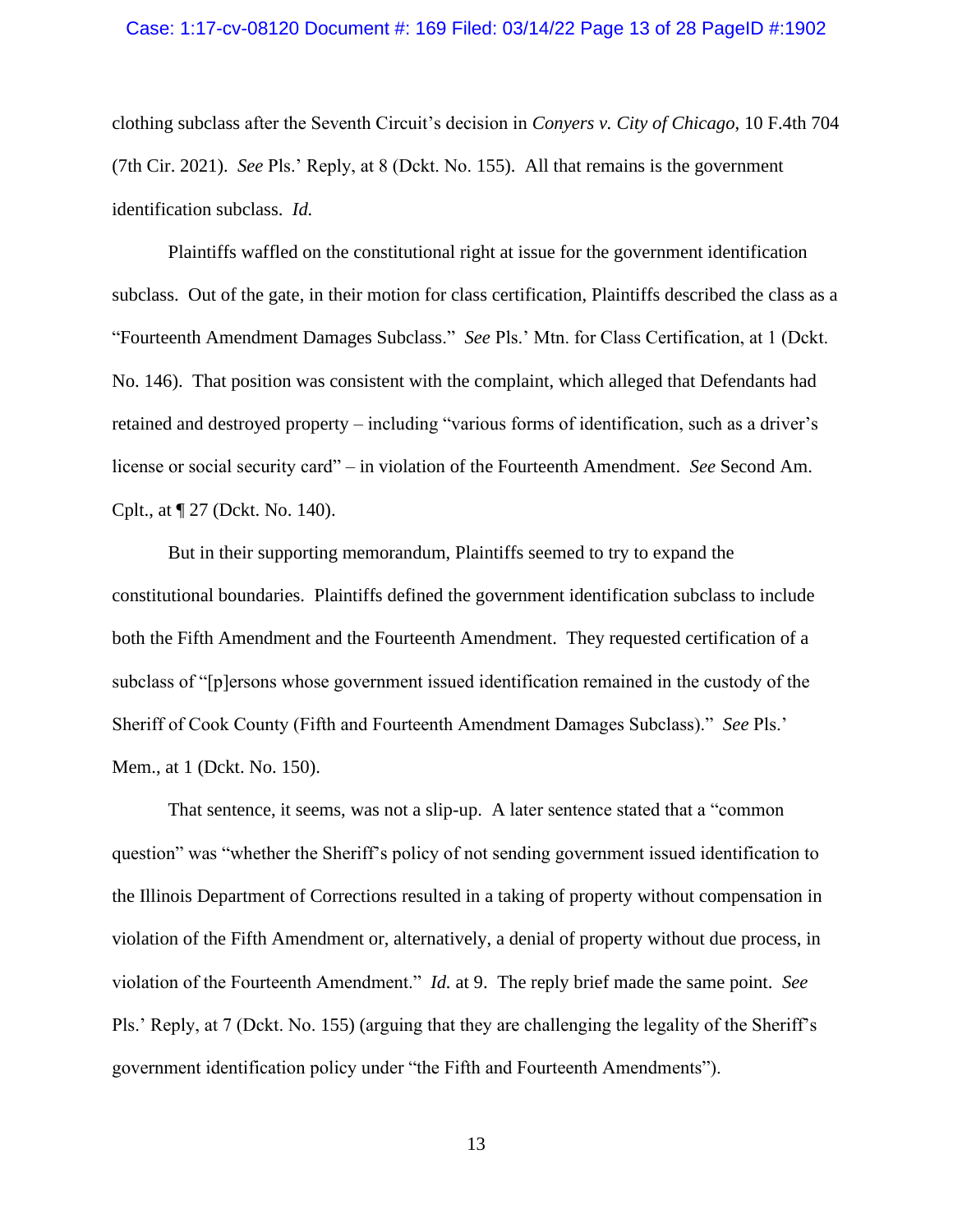#### Case: 1:17-cv-08120 Document #: 169 Filed: 03/14/22 Page 14 of 28 PageID #:1903

That definition is a problem, because there is no Fifth Amendment claim about the government identification cards. The claim about the ID cards falls under the Fourteenth Amendment, not the Fifth Amendment. *See* Second Am. Cplt., at ¶¶ 23–44 (Dckt. No. 140).

The Second Amended Complaint does include a Fifth Amendment claim, but it involves clothing (only). *See* Second Am. Cplt., at ¶¶ 17–22 (Dckt. No. 140); *see also id.* at ¶ 44. The claim appears under the heading: "THE TAKINGS CLAIM: DETAINEE CLOTHING." The Jail had a "widespread practice . . . to seize the *clothing* of detainees leaving the Jail for the Illinois Department of Corrections," and that "practice was applied to *clothing* belonging to plaintiffs Elizarri, Jordan, and Velleff." *Id.* at ¶¶ 18–19 (emphasis added).

Plaintiffs had more than ample opportunity to add a Fifth Amendment claim about the ID cards, if that is what they wanted to do. At the initial hearing after reassignment, this Court *sua sponte* drew attention to the fact that the case did not appear to involve a takings claim under the Fifth Amendment. *See* 11/15/2019 Tr., at 13:21-24 (Dckt. No. 89); *see also* 12/6/19 Order (Dckt. No. 96). The "first explicit reference to the Fifth Amendment" appeared in the original motion for class certification in December 2019. *See* Pls.' Mem. on First Reference to Fifth Amendment (Dckt. No. 98); *see also* Pls.' Mtn. for Class Certification, at 4 (Dckt. No. 92).

Months passed, without Plaintiffs attempting to add a Fifth Amendment claim. On November 16, 2020, this Court directed the parties to propose an updated schedule, including a proposed deadline to amend the pleadings. *See* 11/16/2020 Order (Dckt. No. 129). The parties agreed upon a deadline of November 25, 2020 to file any motions to amend the pleadings, and this Court later adopted that deadline. *See* 11/23/2020 Joint Status Report (Dckt. No. 130); 11/24/2020 Order (Dckt. No. 131).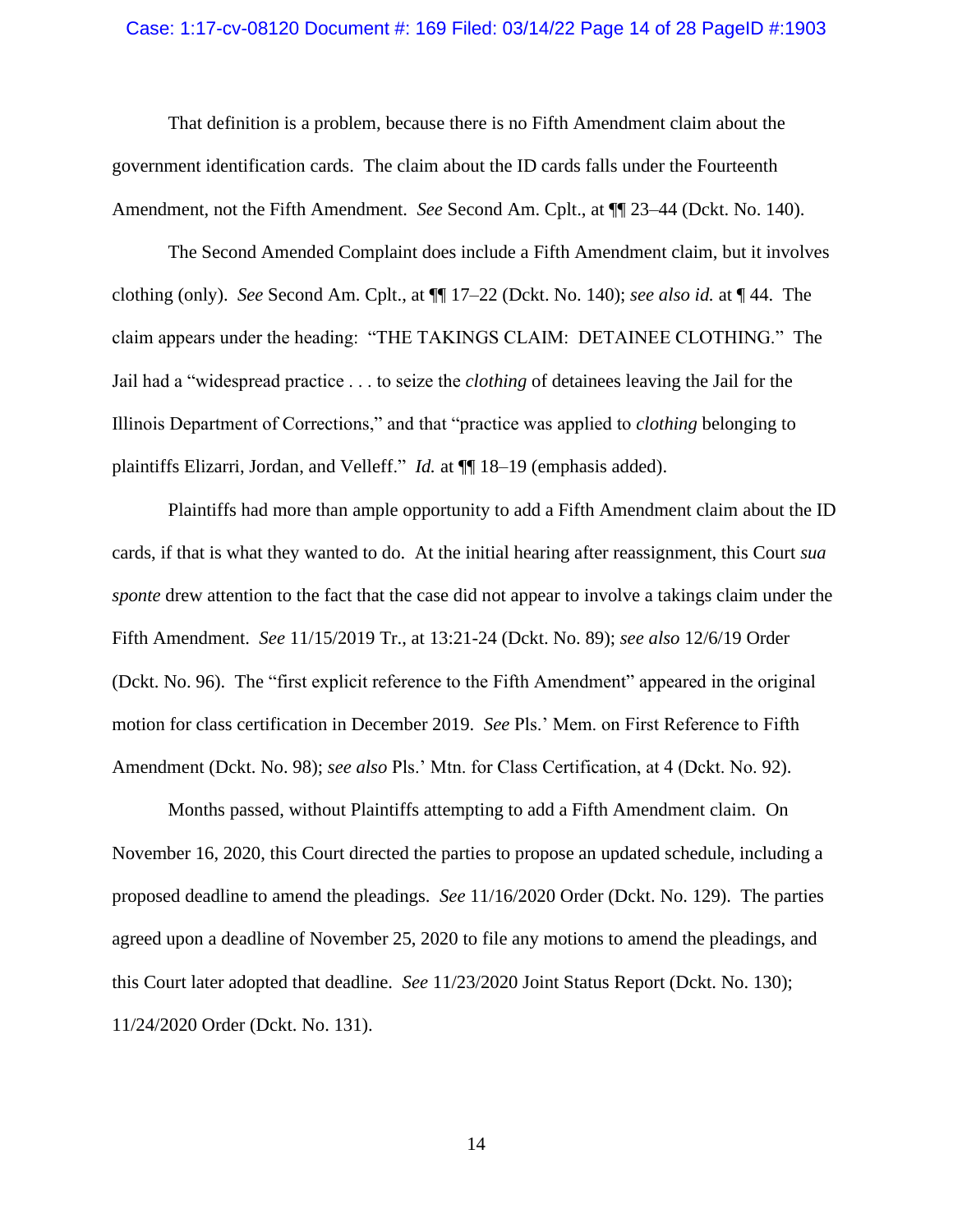#### Case: 1:17-cv-08120 Document #: 169 Filed: 03/14/22 Page 15 of 28 PageID #:1904

On the deadline, Plaintiffs moved for leave to file a Second Amended Complaint to add a Fifth Amendment claim (and a new named Plaintiff). *See* Pls.' Mtn. (Dckt. No. 132). The motion stated that the "proposed second amended complaint also adds clarity to the Fifth Amendment Takings claim." *Id.* at 3; *see also* Redline of Proposed Second Am. Cplt. (Dckt. No. 132-2). It "add[ed] clarity" only in the sense that it added something that didn't exist before.

This Court granted the motion, over Defendants' objection, and allowed Plaintiffs to file the Second Amended Complaint. *See* 4/19/2021 Order (Dckt. No. 139). This Court gave Plaintiffs that opportunity because the Fifth Amendment had "lurked in the background of the case" ever since reassignment. *Id.*; *see also id.* ("In fact, in December 2019, after this Court flagged the fact that the Fifth Amendment is not part of the then-operative complaint, Plaintiffs filed a statement addressing the Fifth Amendment.").

Plaintiffs then filed the Second Amended Complaint, adding a Fifth Amendment claim. But again, that claim was limited to the clothing. This Court gave Plaintiffs leave to bring a Fifth Amendment claim, and in response, Plaintiffs brought that claim about clothing (only). Not about ID cards.

Changing that deadline now would require a showing of good cause under Rule 16, which isn't the case here. *See* Fed. R. Civ. P. 16(b)(4). Plaintiffs haven't asked to move the schedule, and they haven't moved to amend the complaint, either. *See* Fed. R. Civ. P. 15(a)(2). And under the Federal Rules, briefs about a motion for class certification are not the right route to seek permission to amend the complaint. *Id.*; *see also* Fed. R. Civ. P. 7(b)(1) ("A request for a court order must be made by motion.").

The window of opportunity to amend the complaint to add a Fifth Amendment claim about ID cards has long since closed. It is too late to bring a Fifth Amendment claim about the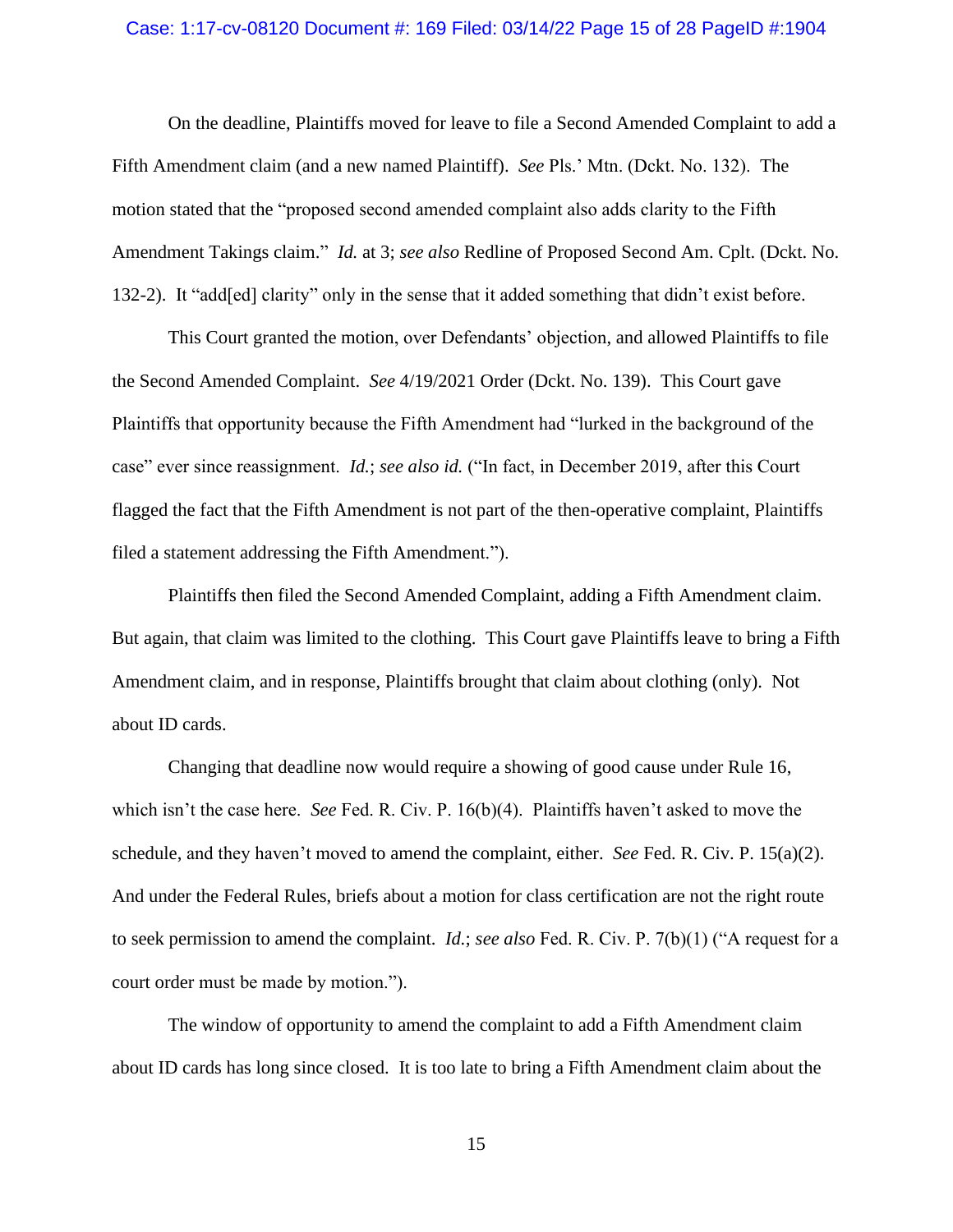#### Case: 1:17-cv-08120 Document #: 169 Filed: 03/14/22 Page 16 of 28 PageID #:1905

government identification. The case was filed in 2017. Litigation cannot go on forever. At some point, the target needs to stop moving.

The Federal Rules contemplate the "speedy" resolution of disputes. *See* Fed. R. Civ. P. 1 ("These rules . . . should be construed . . . to secure the . . . speedy . . . determination of every action and proceeding."). A lot of words come to mind when the Court thinks about adding a new claim four years after filing the case. "Speedy" isn't one of them.

The need for speed exists for a lot of compelling reasons. Never-ending amendments – long after deadlines have passed – drain the resources of the parties and the judiciary. It undermines public confidence in the judicial process, and interferes with the need for finality.

Late-breaking amendments make it more difficult to resolve the case on the merits, too. Evidence does not improve with the passage of time. After years of litigation, memories fade. Witnesses forget key facts, or lose interest, or become unavailable. And jurors inevitably wonder what took so long, and why the case still matters.

Extending a case imposes other costs, too. Everyone's time is zero sum, and a district court judge is no exception. Any time that a court spends on a case is less time that a court can spend on hundreds of other cases on his or her docket. The longer any case goes, the shorter the amount of time that a court can spend on everything else.

And in any event, there are serious questions about whether the named Plaintiffs here could represent a class on a Fifth Amendment claim about their ID cards anyway. After all, a named plaintiff must be a member of the class. *See* Fed. R. Civ. P. 23(a) ("One or more members of a class may sue or be sued as representative parties on behalf of all members . . . ."); *see also Wal-Mart Stores, Inc. v. Dukes*, 564 U.S. 338, 348 (2011) ("[A] class representative must be part of the class . . . .") (citation omitted). Elizarri and Jordan received all of their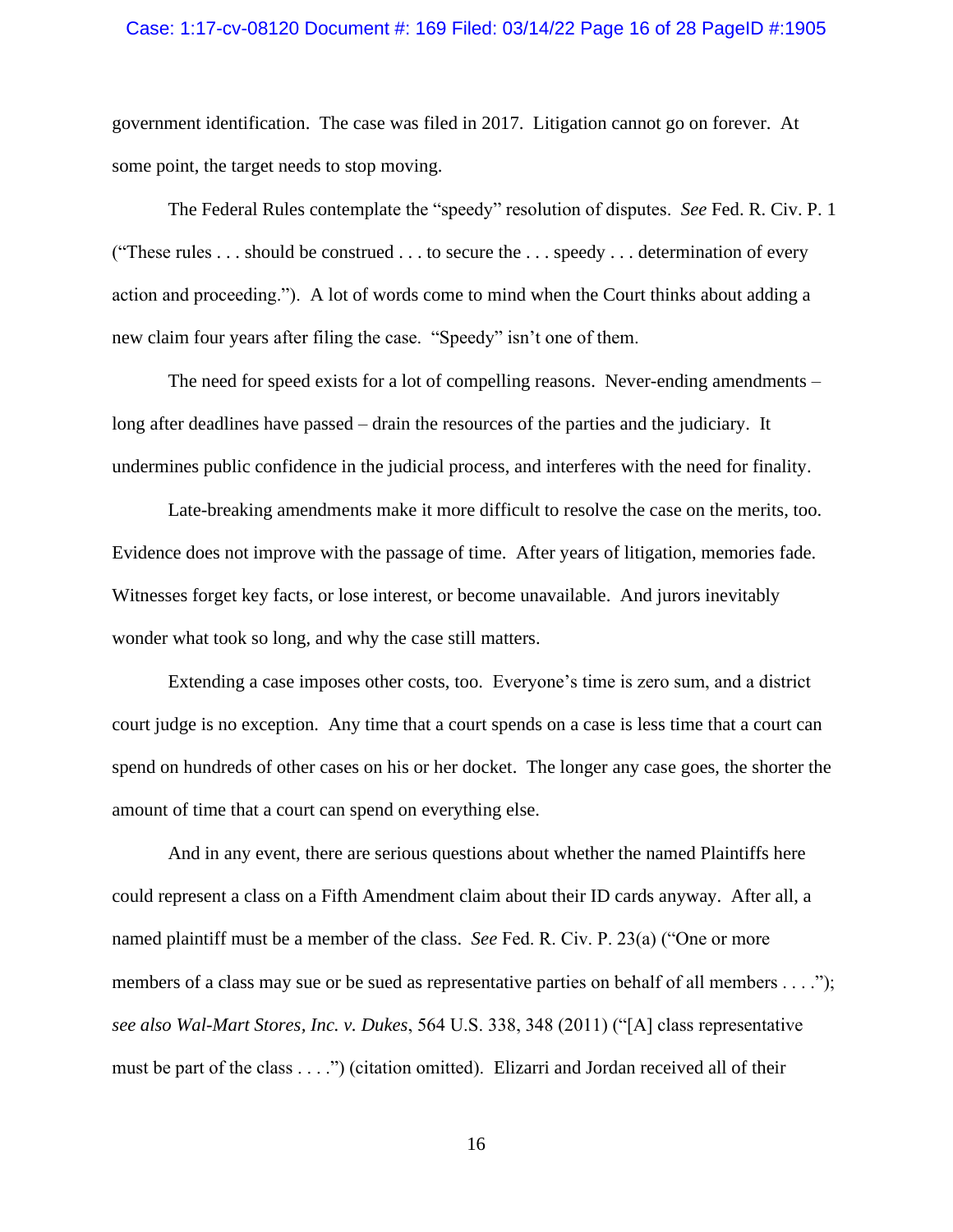#### Case: 1:17-cv-08120 Document #: 169 Filed: 03/14/22 Page 17 of 28 PageID #:1906

property, including their ID cards. Velleff thinks that he surrendered additional property during three other arrests, but he doesn't know if the Jail still has it.

In sum, this Court understands the motion to request certification of a government identification subclass under the Fourteenth Amendment. There is no Fifth Amendment claim about the ID cards, so there is no such class to certify. Even if Plaintiffs had requested class certification on a claim under the Fifth Amendment, the result on the motion for class certification would be the same.

#### **II. The Motion for Class Certification**

The larger question is whether Plaintiffs satisfied the requirements for class certification under Rule 23. Plaintiffs moved to certify a class of "[a]ll persons who left the Cook County Jail to serve a sentence in the Illinois Department of Corrections on and after November 9, 2015 and whose government issued identification remained in the custody of the Sheriff of Cook County." *See* Pls.' Reply, at 8 (Dckt. No. 155); *see also* Pls.' Mtn. for Class Certification, at 1 (Dckt. No. 146).

Rule 23 requires a plaintiff to clear a number of hurdles before the case can proceed as a class action. The first series of hurdles appears in Rule 23(a). That rule requires a showing of numerosity, commonality, typicality, and adequacy:

> **(a) Prerequisites.** One or more members of a class may sue or be sued as representative parties on behalf of all members only if:

(1) the class is so numerous that joinder of all members is impracticable;

(2) there are questions of law or fact common to the class;

(3) the claims or defenses of the representative parties are typical of the claims or defenses of the class; and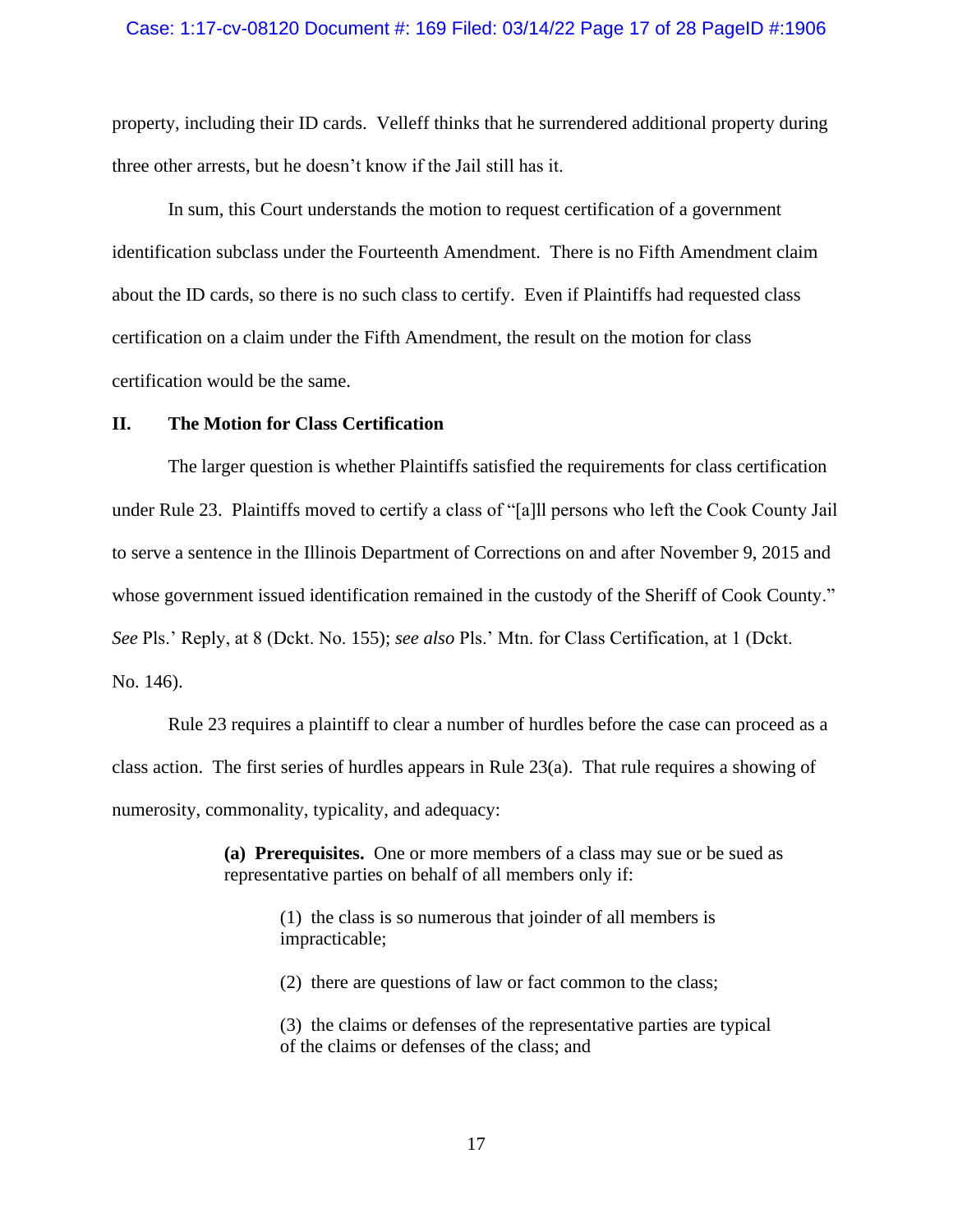#### Case: 1:17-cv-08120 Document #: 169 Filed: 03/14/22 Page 18 of 28 PageID #:1907

(4) the representative parties will fairly and adequately protect the interests of the class.

*See* Fed. R. Civ. P. 23(a) (bold in original).

As the text of the Rule makes clear, the requirements for class certification are nonnegotiable. The very first word – "Prerequisites" – sends an early, unmistakable message. *Id.*  The phrase "only if" doubles down on that directive. *Id.* If a proposed class can't satisfy the requirements of Rule 23, it isn't a class.

Courts aren't in the business of assuming away the requirements of Rule 23. "Failure to meet any of the Rule's requirements precludes class certification." *Arreola*, 546 F.3d at 794. "Because Rule 23(a) provides a gate-keeping function for all class actions, ordinarily [courts] begin there and only turn [] to Rule 23(b) after [the court is] certain that all of Rule 23(a)'s requirements ha[ve] been met." *Bell v. PNC Bank, Nat. Ass'n*, 800 F.3d 360, 374 (7th Cir. 2015).

The motion at hand begins and ends with the very first requirement under Rule 23: numerosity.

Numerosity isn't a small thing when it comes to class actions. In fact, numerosity is the leadoff hitter under Rule 23. The very first – *the most basic* – requirement for a class action is the need for a big group of people.

Numerosity requires that "the class is so numerous that joinder of all members is impracticable." *See* Fed. R. Civ. P. 23(a)(1). "While 'impracticable' does not mean 'impossible,' a class representative must show 'that it is extremely difficult or inconvenient to join all the members of the class.'" *Anderson v. Weinert Enters., Inc.*, 986 F.3d 773, 777 (7th Cir. 2021) (citing 7A Charles Alan Wright & Arthur R. Miller, Federal Practice & Procedure § 1762 (3d ed. 2020)).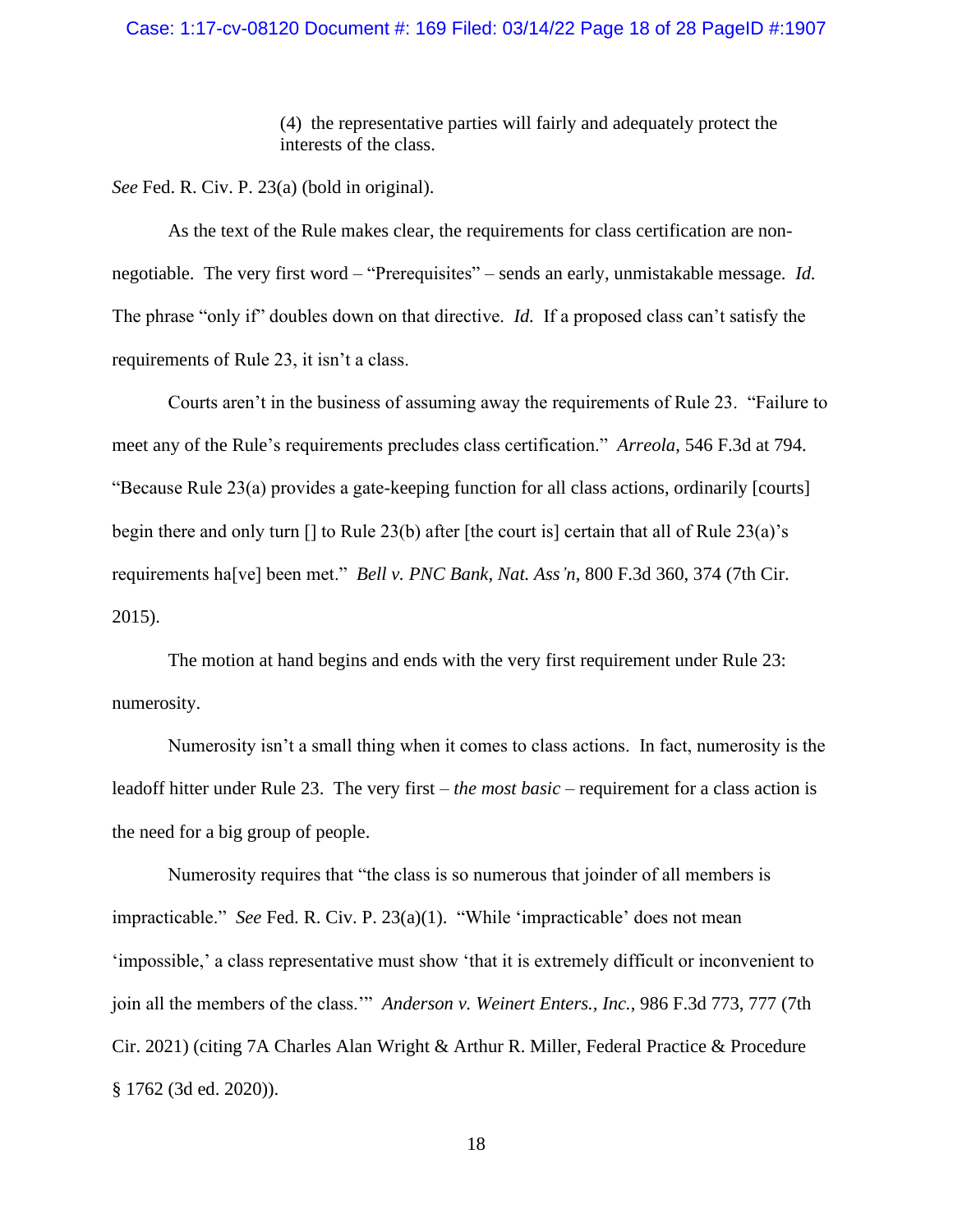#### Case: 1:17-cv-08120 Document #: 169 Filed: 03/14/22 Page 19 of 28 PageID #:1908

"[A] forty-member class is often regarded as sufficient to meet the numerosity requirement." *Id.* (quoting *Mulvania v. Sheriff of Rock Island Cnty.*, 850 F.3d 849, 859 (7th Cir. 2017)). "But a class of 40 or more does not guarantee numerosity." *Id.* (citing *Pruitt v. City of Chicago*, 472 F.3d 925, 926 (7th Cir. 2006)).

Pinning down the exact number of class members before class certification is not necessary. A "class can be certified without determination of its size, so long as it's reasonable to believe it large enough to make joinder impracticable and thus justify a class action suit." *Orr v. Shicker*, 953 F.3d 490, 498 (7th Cir. 2020) (quoting *Arnold Chapman & Paldo Sign & Display Co. v. Wagener Equities Inc.*, 747 F.3d 489, 492 (7th Cir. 2014)).

Courts "may make common sense assumptions to determine numerosity." *Molinari v. Fin. Asset Mgmt. Sys., Inc.*, 2020 WL 434518, at \*4 (N.D. Ill. 2020) (quoting *Barnes v. Air Line Pilots Ass'n, Int'l*, 310 F.R.D. 551, 557 (N.D. Ill. 2015)); *see also Arreola*, 546 F.3d at 797; *Wilson v. City of Evanston*, 2017 WL 3730817, at \*7 (N.D. Ill. 2017); 1 William Rubenstein *et al.*, Newberg on Class Actions § 3:13 (5th ed. 2015) ("Generally, a plaintiff must show enough evidence of the class's size to enable the court to make commonsense assumptions regarding the number of putative class members.").

But courts "can only do so if there is underlying evidence upon which to base [those] assumptions. Otherwise, the so-called 'common-sense' assumptions are nothing more than speculation." *Molinaro*, 2020 WL 4345418, at \*5 (citing *Mielo v. Steak 'n Shake Operations, Inc.*, 897 F.3d 467, 485 (3d Cir. 2018); *Marcus v. BMW of N. Am., LLC*, 687 F.3d 583, 596–97 (3d Cir. 2012)); *see also* 5 James Wm. Moore, Moore's Federal Practice § 23.22(3) (3d ed. 2021) ("[T]he class proponent generally must proffer *evidence* to the number of members in the purported class, or at least a reasonable estimate of that number.") (emphasis added).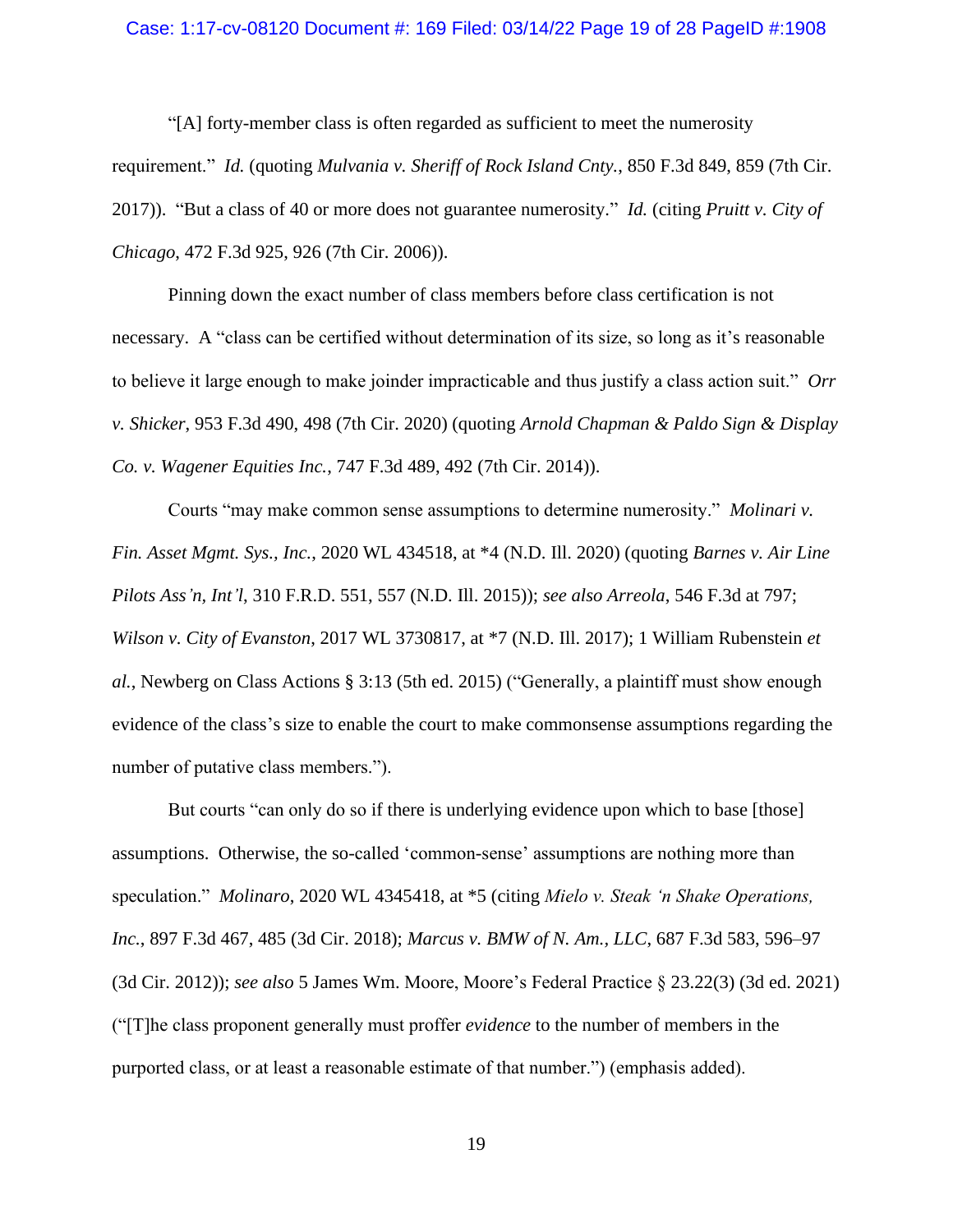#### Case: 1:17-cv-08120 Document #: 169 Filed: 03/14/22 Page 20 of 28 PageID #:1909

After all, the party seeking class certification bears the burden of proving that a proposed class is sufficiently numerous by a preponderance of the *evidence*. *See Anderson*, 986 F.3d at 777; *Chicago Teachers Union, Local No. 1 v. Bd. of Educ. of City of Chicago*, 797 F.3d 426, 433 (7th Cir. 2015). So "the party supporting the class *cannot* rely on mere speculation or conclusory allegations as to the size of the putative class . . . for numerosity purposes." *Arreola*, 546 F.3d at 797 (quotation marks omitted) (emphasis added); *see also Marcial v. Coronet Ins. Co.*, 880 F.2d 954, 957 (7th Cir. 1989); 5 James Wm. Moore, Moore's Federal Practice § 23.22(3) (3d ed. 2021).

Numerosity is not a high hurdle. The Court can make assumptions, and a plaintiff only needs to prove numerosity by a preponderance of the evidence. But even a low hurdle, like an extension cord, can lead someone to trip. And Plaintiffs tripped.

Plaintiffs devote almost no attention to the requirement of numerosity. The supporting brief includes only two paragraphs about the issue. *See* Pls.' Mem., at 7–8 (Dckt. No. 150). One of them includes citations to case law, only. The one paragraph that discusses the record includes only three sentences. *Id.* at 7. The third sentence is about clothing, which isn't part of this proposed class. So, the brief includes only two sentences about numerosity when it comes to a class about government IDs.

Plaintiffs begin with an appeal to common sense, based on documents not in the record. Plaintiffs state that "[r]ecords produced by the Sheriff through FOIA requests show that more than 35,000 persons were sent from the Cook County Jail to IDOC since November 8, 2015." *Id.*

That statement does not have support in the record, because Plaintiffs did not file the underlying documents. So this Court cannot confirm how many people went from the Cook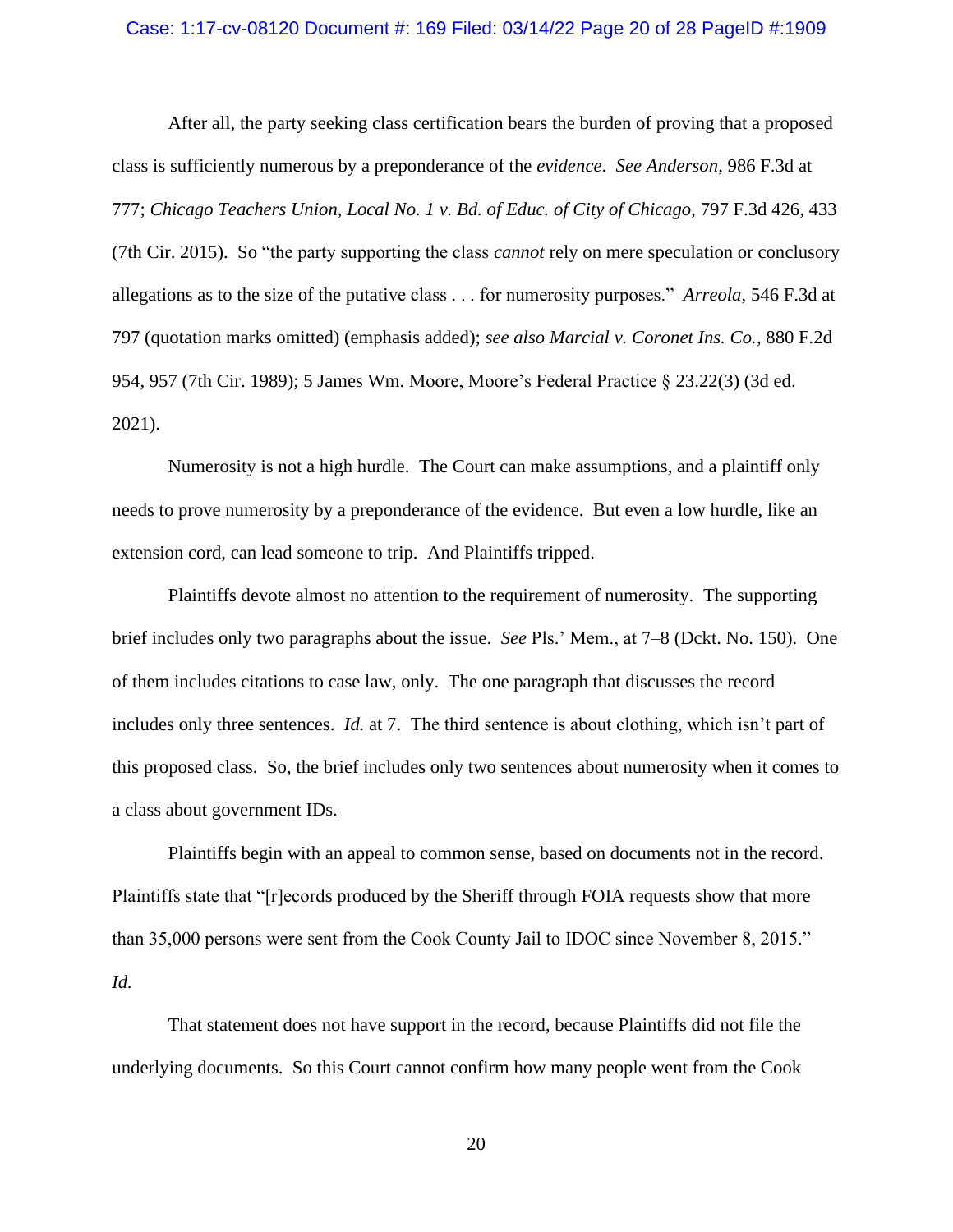# Case: 1:17-cv-08120 Document #: 169 Filed: 03/14/22 Page 21 of 28 PageID #:1910

County Jail to the IDOC during the proposed class period (*i.e.*, since November 8, 2015). But it is undoubtedly a big number, in the thousands. And whatever it is, the number easily soars over the hurdle for class certification.

But that's just a start. The proposed class does not include everyone who went from the Cook County Jail to the IDOC. The proposed class covers the detainees who entered the Jail *with* their ID cards and went to the IDOC *without* their ID cards. *See, e.g.*, *Kohn v. Mucia*, 776 F. Supp. 348, 353 (N.D. Ill. 1991) (finding that a plaintiff seeking to certify a class of Illinois residents whose registered cars were seized and disposed of failed to establish numerosity where they offered evidence of the total number of cars the City of Chicago disposed of, but not any evidence that the cars were properly registered).

The proposed class definition includes two implicit requirements. It covers detainees who entered the Cook County Jail *with* IDs. And it covers detainees who left the Cook County Jail *without* them. So, by definition, it excludes people who were arrested and detained without ID cards. And it excludes people who did, in fact, receive their ID cards from the Jail and take them to the IDOC.

At some point, common sense can get you only so far. How many people get arrested while carrying ID cards? Do most people who get arrested carry IDs with them? Maybe, or maybe not. It doesn't seem like a great idea. Nothing good could come from robbing a store while carrying an ID.

But it's fair to assume that lots of people get arrested with ID cards, wind up at the Cook County Jail, and then get shipped to the IDOC. That leaves the second important part of the equation: the number of people who left the Cook County Jail without their ID cards.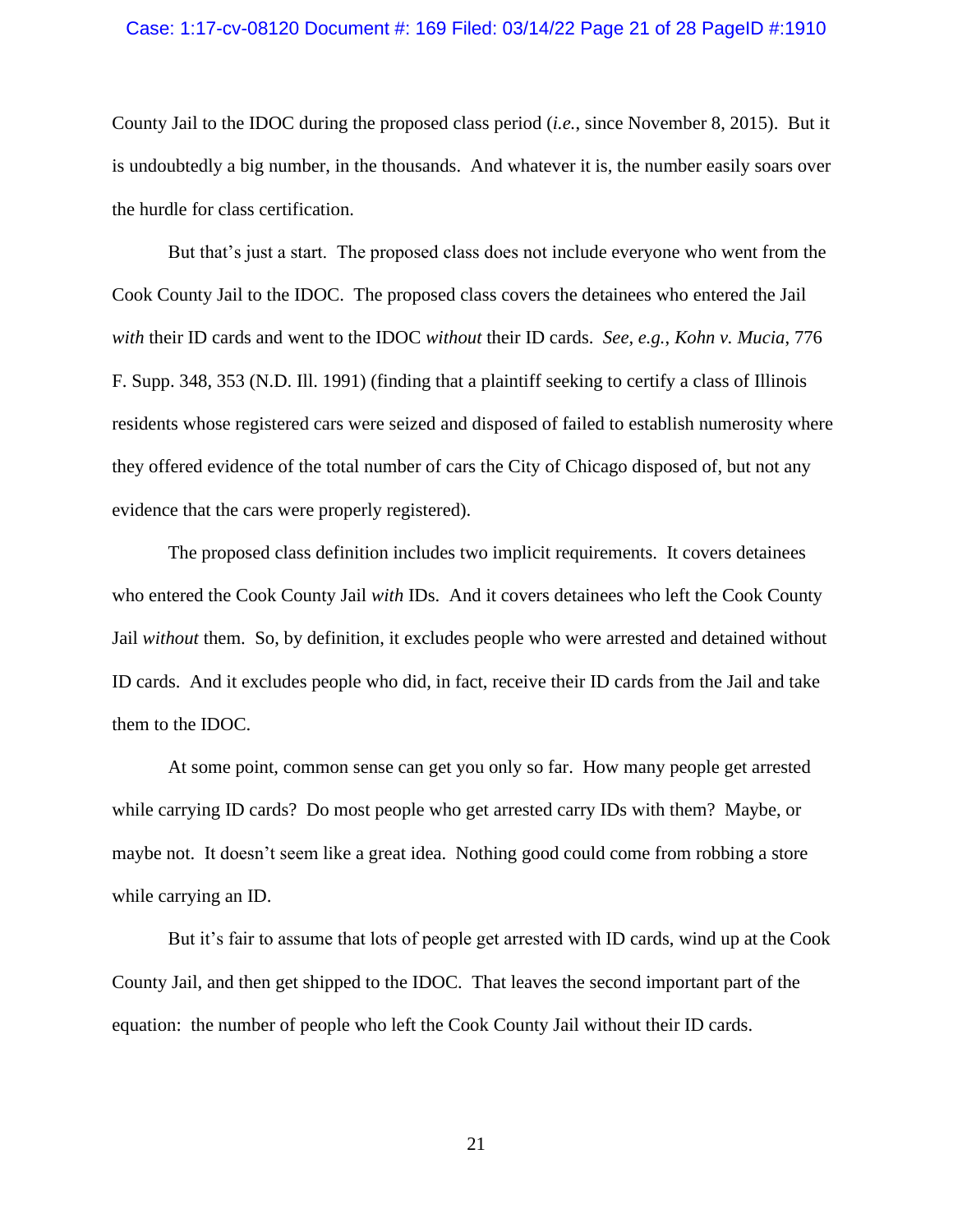#### Case: 1:17-cv-08120 Document #: 169 Filed: 03/14/22 Page 22 of 28 PageID #:1911

Plaintiffs' argument rests on a single sentence. "Although plaintiffs do not have data showing the number who entered the Jail with government issued identification, a sampling of 42 persons who left the Jail for IDOC between 2013 and 2016 (when more than 57,000 persons left the Jail for IDOC) shows that 39 had government issued identification." *See* Pls.' Mem., at 7 (Dckt. No. 150). By that sentence, Plaintiffs mean that 39 of the 42 detainees entered with IDs and left without them.

The brief cites a collection of declarations from 42 inmates at the IDOC. *See*  Declarations (Dckt. No. 150-12). Each declarant stated that he entered the Cook County Jail with property, and left the Cook County Jail without it. Each declaration includes the following sentence (or something similar): "When I entered the Cook County Jail, my personal property included my keys, social security card, state id card, wallet, and belt." *Id.* But some inmates crossed out some of the words, or otherwise modified the text. One inmate did not mention IDs at all. A few people crossed out the references to IDs.

Of those 42 people, 39 had ID cards with them when they entered the Jail. *See* Pls.' Mem., at 7 (Dckt. No. 150); *see also* Declarations, at 4, 21 (Dckt. No. 150-12); *see also id.* at 18, 30, 33.<sup>4</sup> Each declaration ends with the same sentence: "None of my personal property came to the IDOC from the Cook County Jail." *See* Declarations.

<sup>&</sup>lt;sup>4</sup> Plaintiffs do not identify with specificity which three declarations (out of the 42 declarations) came from detainees who entered the Jail without a government issued ID. For two declarations, it is easy. *See*  Declarations, at 4, 21 (Dckt. No. 150-12). But identifying the last declarant who entered without an ID is more difficult. There are two ambiguous declarations that might fit the mold. First, Mosley stated that he entered the Jail with "my social security card, and wallet." *See* Declarations, at 30. But the parties don't explain if a "government-issued identification" includes a social security card. In their brief, Plaintiffs explain that the named Plaintiffs each had a *state* issued ID or driver's license, but the proposed class broadly refers to *government* issued IDs. *See* Pls.' Mem., at 4 (Dckt. No. 150). Second, Robinson crossed out typewritten text referring to his driver's license and state ID card, but then wrote "True" next to the items he crossed out. *See* Declarations, at 33. Crossing out those items, and then adding "True," seems contradictory. Maybe Robinson meant that he did enter the Jail with property, but didn't enter with the types of property listed in the typewritten text. A third declaration looked ambiguous at first, but the handwritten explanation cleared things up. Henderson crossed out typewritten text referring to "state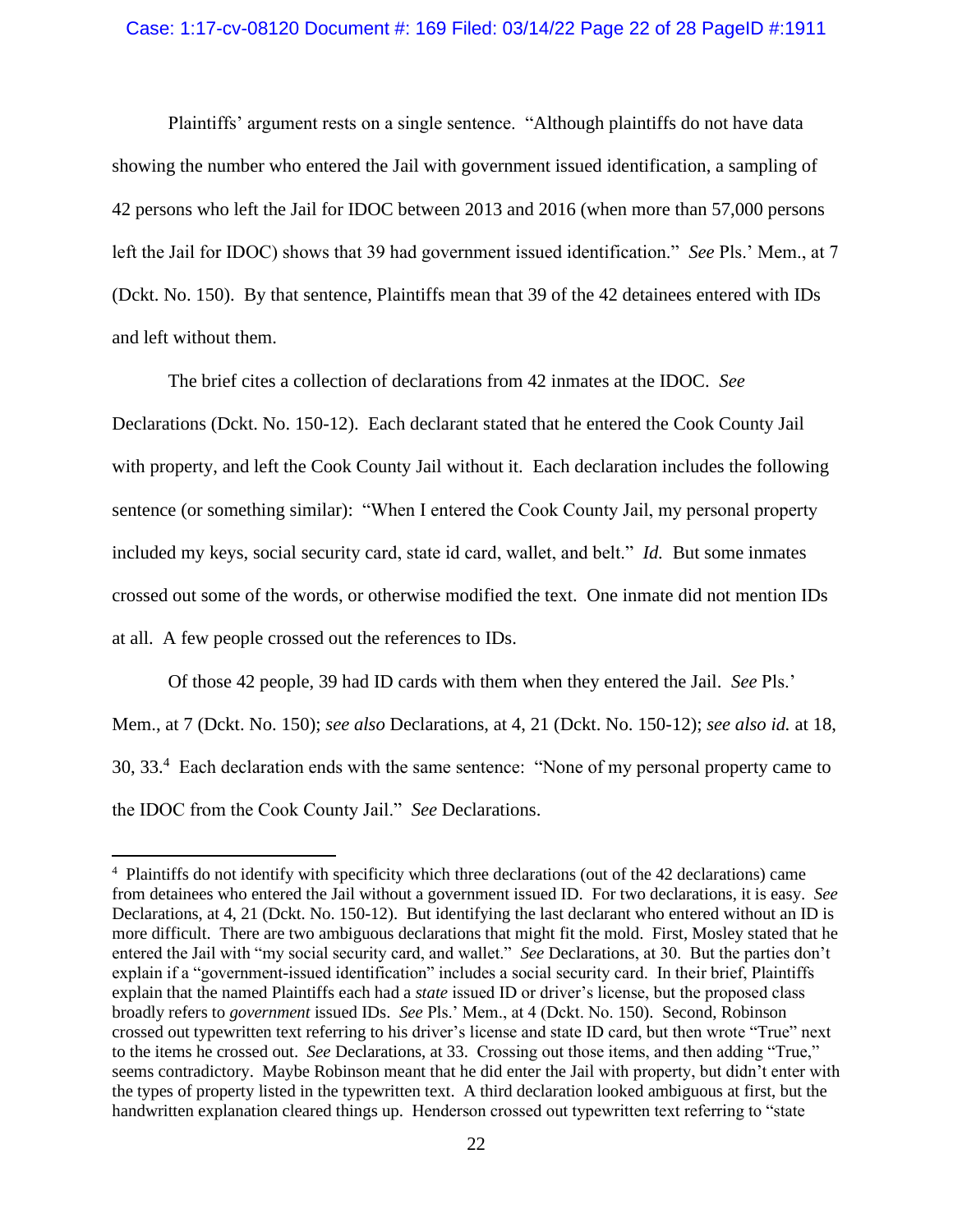# Case: 1:17-cv-08120 Document #: 169 Filed: 03/14/22 Page 23 of 28 PageID #:1912

Without saying so out loud, Plaintiffs implicitly ask this Court to extrapolate that roughly 92% – 39 out of 42 – of detainees entered the Jail with an ID, and entered the IDOC without it. Or, at the very least, they ask for a softer inference that lots of people entered the Cook County Jail with government identification but entered the IDOC without it.

A few problems jump off the page.

For starters, Plaintiffs describe the declarations as a "sampling" of detainees who left the Jail for the IDOC. But Plaintiffs don't reveal how, exactly, they obtained the declarations. Is it a *random* sampling? Or, is it the product of cherry picking? Maybe it is a representative sample, or maybe not. Cherry picking would matter if Plaintiffs intended to use the sample to create an inference about people not in the sample, meaning the broader group. But cherry picking would not matter if they had identified at least 40 prospective class members. *See Anderson*, 986 F.3d at 777 ("[A] forty-member class is often regarded as sufficient to meet the numerosity requirement.").

But there is a bigger issue. Most of the declarations are from detainees who do not fall within the class definition. The proposed class covers detainees "who left the Cook County Jail to serve a sentence in the IDOC on and after November 9, 2015." *See* Pls.' Reply, at 8 (Dckt. No. 155); *see also* Pls.' Mtn. for Class Certification, at 1 (Dckt. No. 146).

Only 2 of the 42 declarants stated that the Jail transferred them to the IDOC on or after November 9, 2015. *See* Declarations, at 30, 40 (Dckt. No. 150-12). The other 40 declarants left

ID[s]." But the handwriting resolved the ambiguity: "The items I did not receive upon arrival IDOC Stateville CC intake is the items cross [sic] out above. But did have items prior to arrest and upon arriving at Cook County Jail." *See* Declarations, at 18. So, this Court assumes that either Mosley or Robinson is the third person (with Brown and Johnson) who arrived at the Jail without an ID. *See*  Declarations, at 4, 21, 30, 33.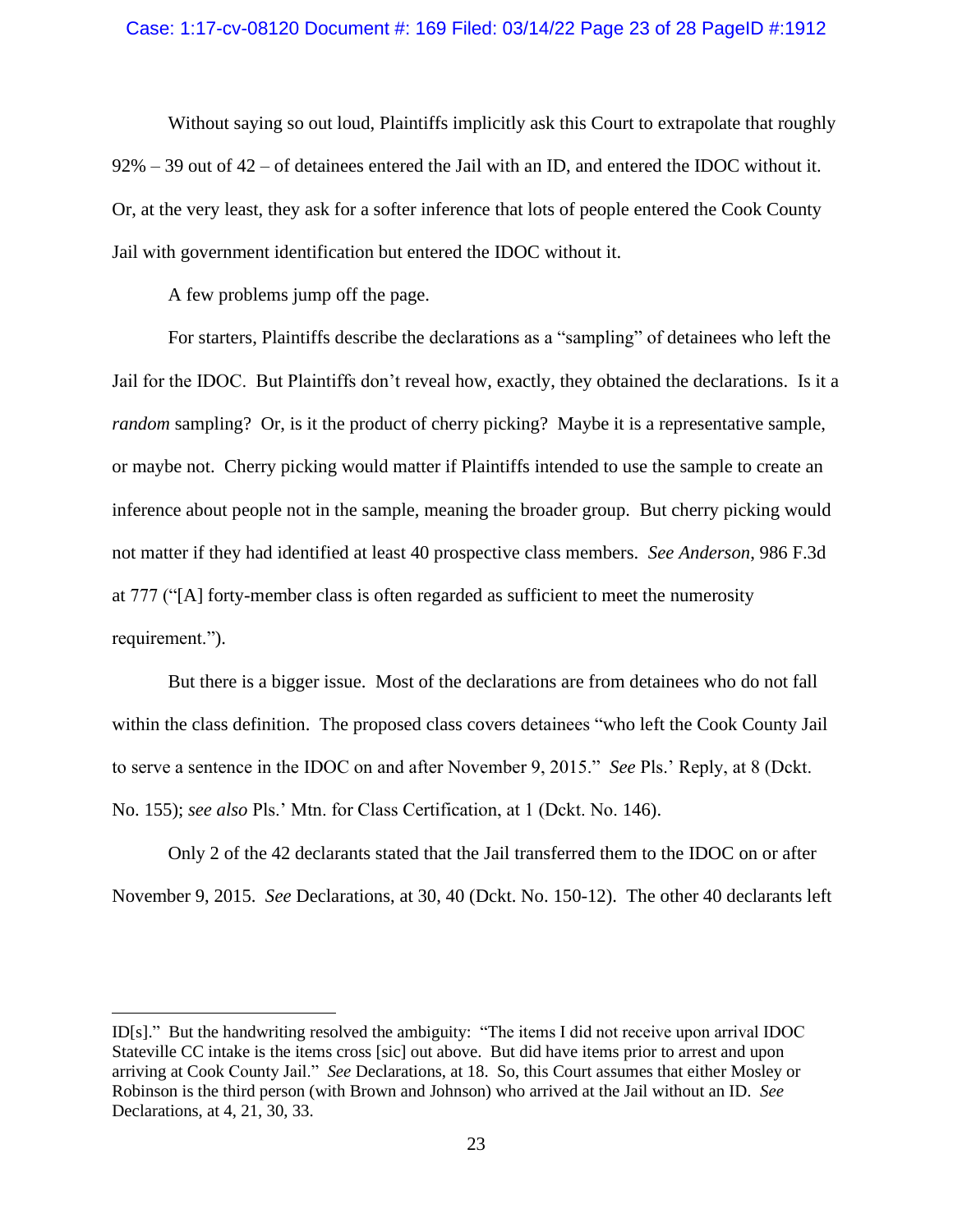#### Case: 1:17-cv-08120 Document #: 169 Filed: 03/14/22 Page 24 of 28 PageID #:1913

the Cook County Jail and entered the IDOC before the class period began. They're not in the proposed class.

So, Plaintiffs have the burden of establishing numerosity, that is, showing that the proposed class is so numerous that joinder would be impracticable. *See* Fed. R. Civ. P. 23(a). To meet that burden, Plaintiffs came forward with 42 declarations. But 40 of the 42 declarations are from people who do not fall within the class definition.

And it gets worse. Two of the declarations came from two named plaintiffs, Jordan and Velleff. But they don't fall within the class period, either. *See* Declarations, at 22, 39 (Dckt. No. 150-12). Jordan arrived at the IDOC on March 13, 2015. *Id.* at 22. Velleff arrived at the IDOC on January 24, 2014. *Id.* at 39. But again, the proposed class covers former detainees who "left the Cook County Jail to serve a sentence in the Illinois Department of Corrections on and after November 9, 2015." *See* Pls.' Reply, at 8 (Dckt. No. 155).

Viewing the record as a whole, Plaintiffs came forward with only two declarations from former detainees who fall within the proposed class definition. They entered the Cook County Jail with ID cards, and went to the IDOC without ID cards after November 9, 2015.<sup>5</sup> That's not much of a showing.

A district court can make common sense assumptions, but the assumptions must rest on underlying evidence. *See Molinaro*, 2020 WL 4345418, at \*5. And here, the evidence is next to nothing. The Court is "unwilling to pile assumption and inference upon further assumption and

<sup>5</sup> And even then, that's an inclusive reading of the phrase "government issued identification." *See* Pls.' Reply, at 8 (Dckt. No. 155). Two of the 42 declarants fall within the class definition. *See* Declarations, at 30, 40 (Dckt. No. 150-12). One of them had a "state id card" and a social security card. *Id.* at 40. But the other detainee only had a social security card, not a driver's license or a state ID card. *Id.* at 30. The Court reads the phrase "government issued identification" to cover a social security card (even though parts of Plaintiffs' briefs could be read otherwise, because they refer to state ID cards).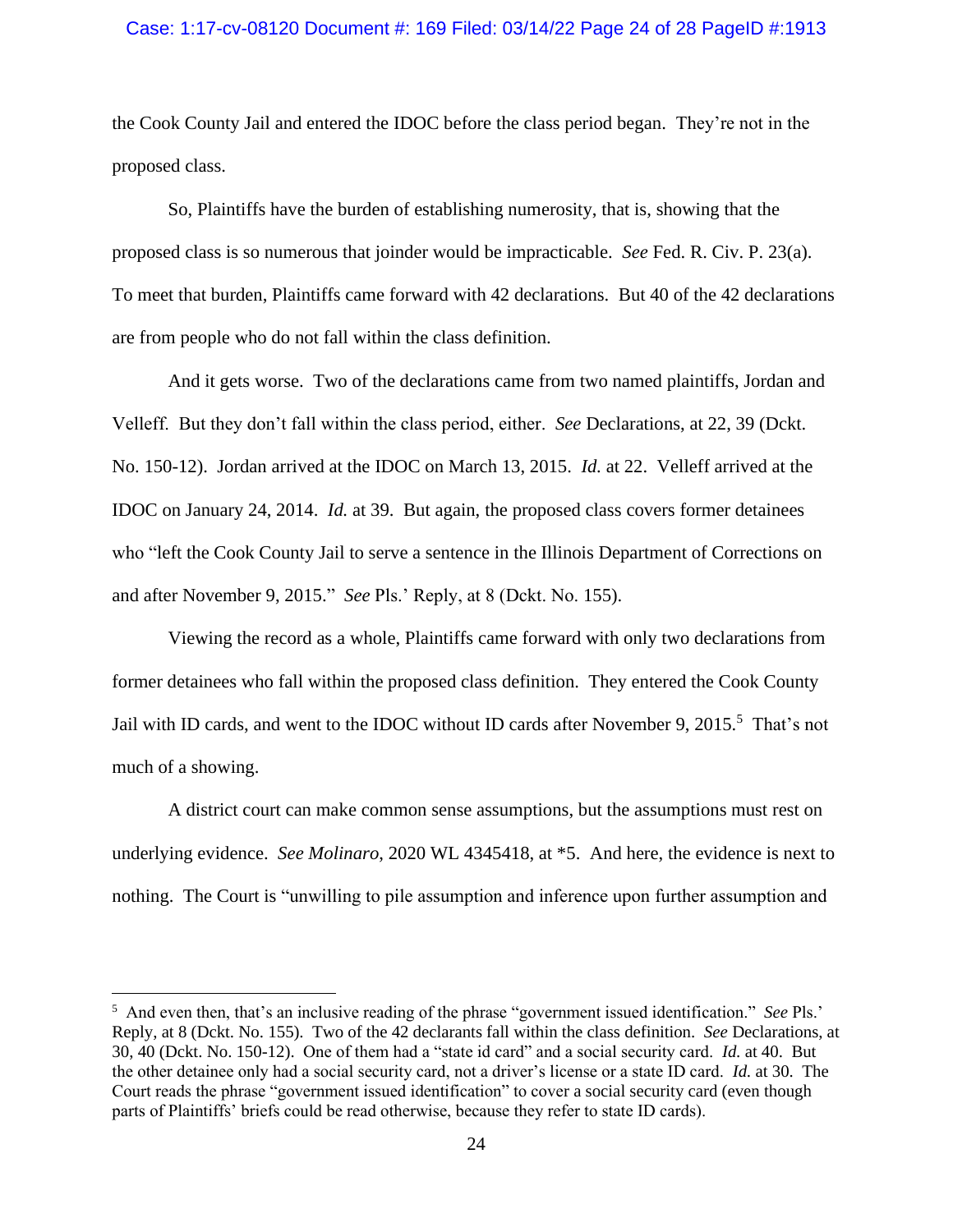inference to find that plaintiffs have met their burden of demonstrating numerosity." *See Narwick v. Wexler*, 901 F. Supp. 1275, 1279 (N.D. Ill. 1995).

On its own, this Court did notice testimony in the record about the Sheriff's practice about returning ID cards. Roberto Ornelas, a Cook County Sheriff's Deputy, testified that the Cook County Jail does not send the government-issued IDs to the IDOC (at least not "upon their shipment"). *See* Ornelas Dep., 21:20 – 22:2 (Dckt. No. 153-2) ("Q: If there is a government issued identification in this property that the prisoner arrived with . . . is any effort made to remove that government issued ID and send it to IDOC with the prisoner? A: No, we do not give identifications to the detainees upon their shipment.").

That testimony cannot get Plaintiffs over the hump, for a few reasons. The most basic reason is the fact that Plaintiffs made no such argument. Plaintiffs did not offer that passage when discussing numerosity, and thus it is waived. *See Williams v. Dieball*, 724 F.3d 957, 961 (7th Cir. 2013). Also, the testimony was more tentative than it might appear at first blush. The Deputy testified that the Jail does not give ID cards to the detainees "upon their shipment." That is not the same as saying that the Jail does not send the ID cards to the IDOC at all. And most importantly, the passage includes no numbers. There is no telling how many people go from the Jail to the IDOC without ID cards.

The thin record is especially unfortunate given the age of the case, and given how many chances Plaintiffs had to build a record. This is a 2017 case. *See* Cplt. (Dckt. No. 1). On July 16, 2018, Judge Durkin set a deadline of December 7, 2018 for the close of class discovery. *See*  7/16/18 Order (Dckt. No. 31). Later, Judge Durkin set a fact discovery deadline of June 18, 2019. *See* 12/20/18 Order (Dckt. No. 54).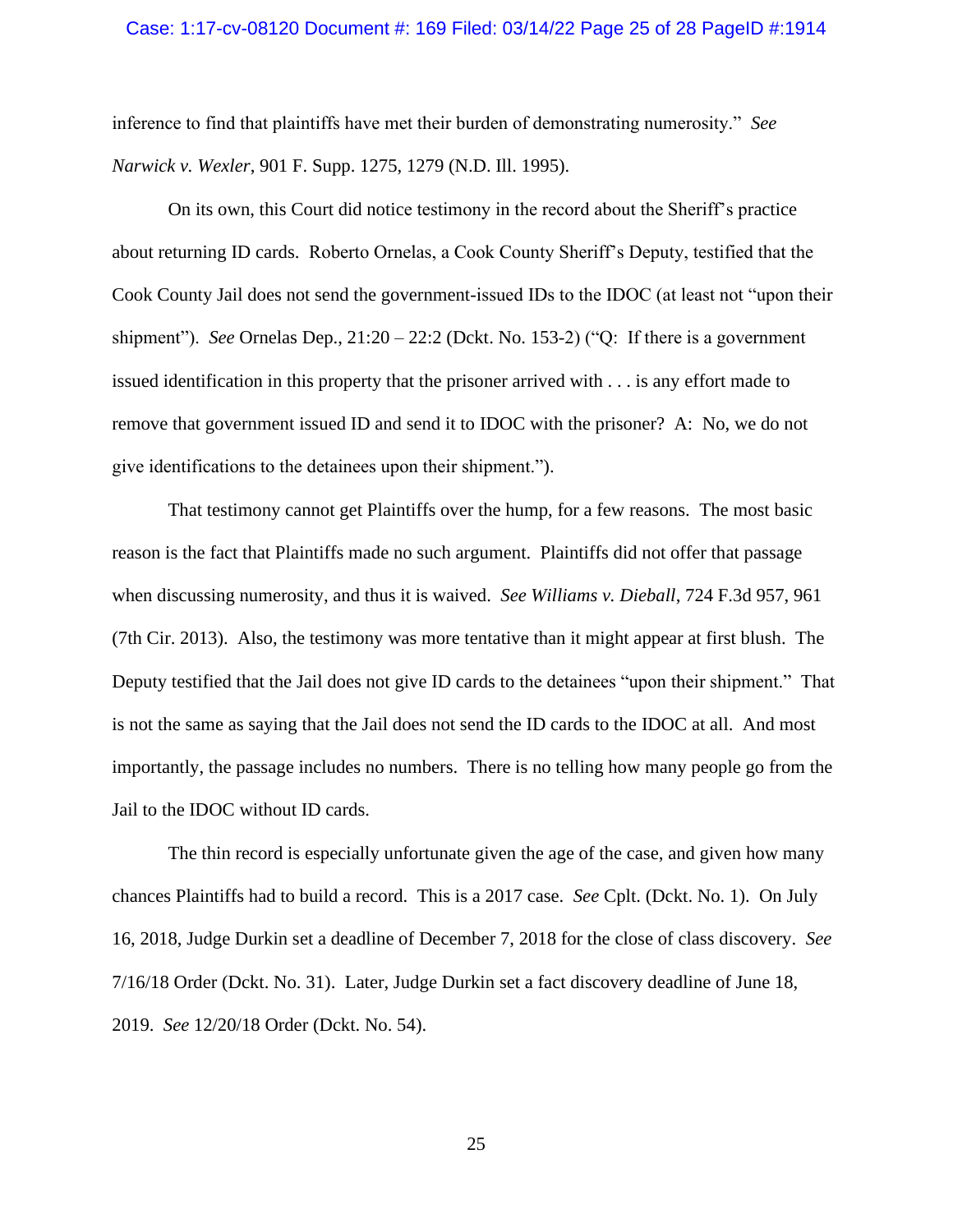# Case: 1:17-cv-08120 Document #: 169 Filed: 03/14/22 Page 26 of 28 PageID #:1915

Since then, Plaintiffs requested and received quite a few extensions. *See* 6/10/2019 Order (Dckt. No. 70) (setting a fact discovery deadline of September 17, 2019); 9/5/2019 Order (Dckt. No. 76) (setting a fact discovery deadline of November 18, 2019).

After reassignment, the parties expressed that they were "somewhat hopeful that they will complete fact discovery by 12/31/2019." *See* Initial Status Report for Reassigned Case, at 3 (Dckt. No. 79). But the parties requested and received more extensions. *See* 12/6/2019 Order (Dckt. No. 96); 3/2/2020 Order (Dckt. No. 105). At one point, this Court directed: "Absent exceptional circumstances, the parties should expect this extension of discovery to be the last." *See* 3/2/2020 Order.

More requests for more extensions followed, which this Court granted with great reluctance. *See* 10/22/2020 (Dckt. No. 126) ("Any request for an extension must bear in mind that this case was filed in 2017."); 10/30/2020 (Dckt. No. 128) ("As requested, the Court extends the fact discovery deadline to January 29, 2021. Given the age of the case, this extension is the last."); *see also* 1/29/2021 Order (Dckt. No. 136) (denying a request for a late deposition, and summarizing the discovery extensions); 4/19/2021 Order (Dckt. No. 139) (authorizing two more months of discovery in light of the filing of the Second Amended Complaint) ("This case was filed in 2017, and it is high time for discovery to end. As this Court has recounted in its Order dated January 29, 2021, this Court has extended the fact discovery deadline at least six times."); 4/26/2021 (Dckt. No. 142) ("The joint motion to reset discovery close date . . . is hereby granted, with more than a little reluctance. . . . This extension is the last, full stop. The deadline will not move absent something akin to a medical emergency."); 1/3/2022 Order (Dckt. No. 165) ("Fact discovery in this 2017 case is finally closed.").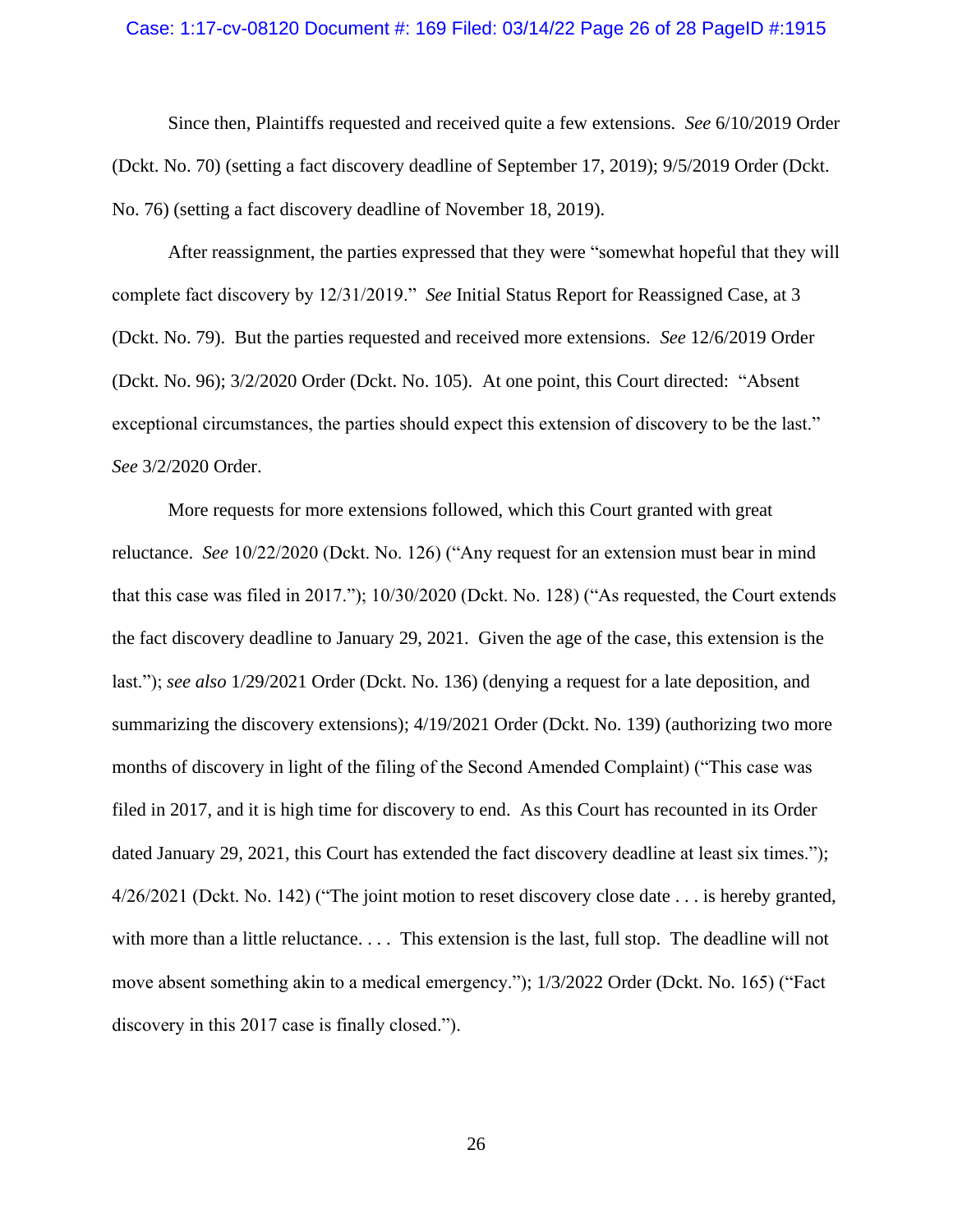#### Case: 1:17-cv-08120 Document #: 169 Filed: 03/14/22 Page 27 of 28 PageID #:1916

When Plaintiffs filed their motion for class certification in 2021, they already had the benefit of years of discovery. Class discovery opened in mid-2018, when Judge Durkin set a class discovery deadline of December 2018. *See* 7/16/18 Order (Dckt. No. 31). Plaintiffs filed their motion for class certification three years later. *See* 6/16/21 Pls.' Mtn. for Class Certification (Dckt. No. 146).<sup>6</sup> By any measure, that's plenty of time. Whatever the reason for the barren record, a lack of time isn't it.

And even then, Plaintiffs did not use those years to gather new declarations for the case at hand. The 42 declarations in the record are dated early 2016. *See* Declarations (Dckt. No. 150- 12). That means they were created at least a year before Plaintiffs filed this case in November 2017. Their origin is unknown – maybe they had something to do with the other *Elizarri* case. Still, despite having three years of opportunity, Plaintiffs did not prepare any new declarations to address numerosity for the case at hand.

Again, numerosity is a short hurdle. But it is a hurdle, and it cannot be swept aside or assumed away. Plaintiffs failed to carry their burden over the hurdle, so the motion for class certification is denied. *See Arreola*, 546 F.3d at 794; *Van v. Ford Motor Co.*, 2018 WL 4635649, at \*13 (N.D. Ill. 2018); *see also* Rule 23(c)(1)(C). Plaintiffs mustered evidence from two proposed class members. If that's enough to overcome numerosity, then numerosity is not much of a "hurdle[]" – it's more of a painted line on the pavement. *See Riffey v. Rauner*, 873 F.3d 558, 565 (7th Cir. 2017), *vacated*, 138 S. Ct. 2709 (2018).

As an aside, this Court has concerns about some of the other requirements for class certification, too, especially adequacy of representation. But this Court does not need to resolve that issue in light of the lack of numerosity.

<sup>&</sup>lt;sup>6</sup> This Court did not rule on the motion for class certification right away because discovery disputes persisted until early 2022. *See* 1/3/2022 Order (Dckt. No. 165).